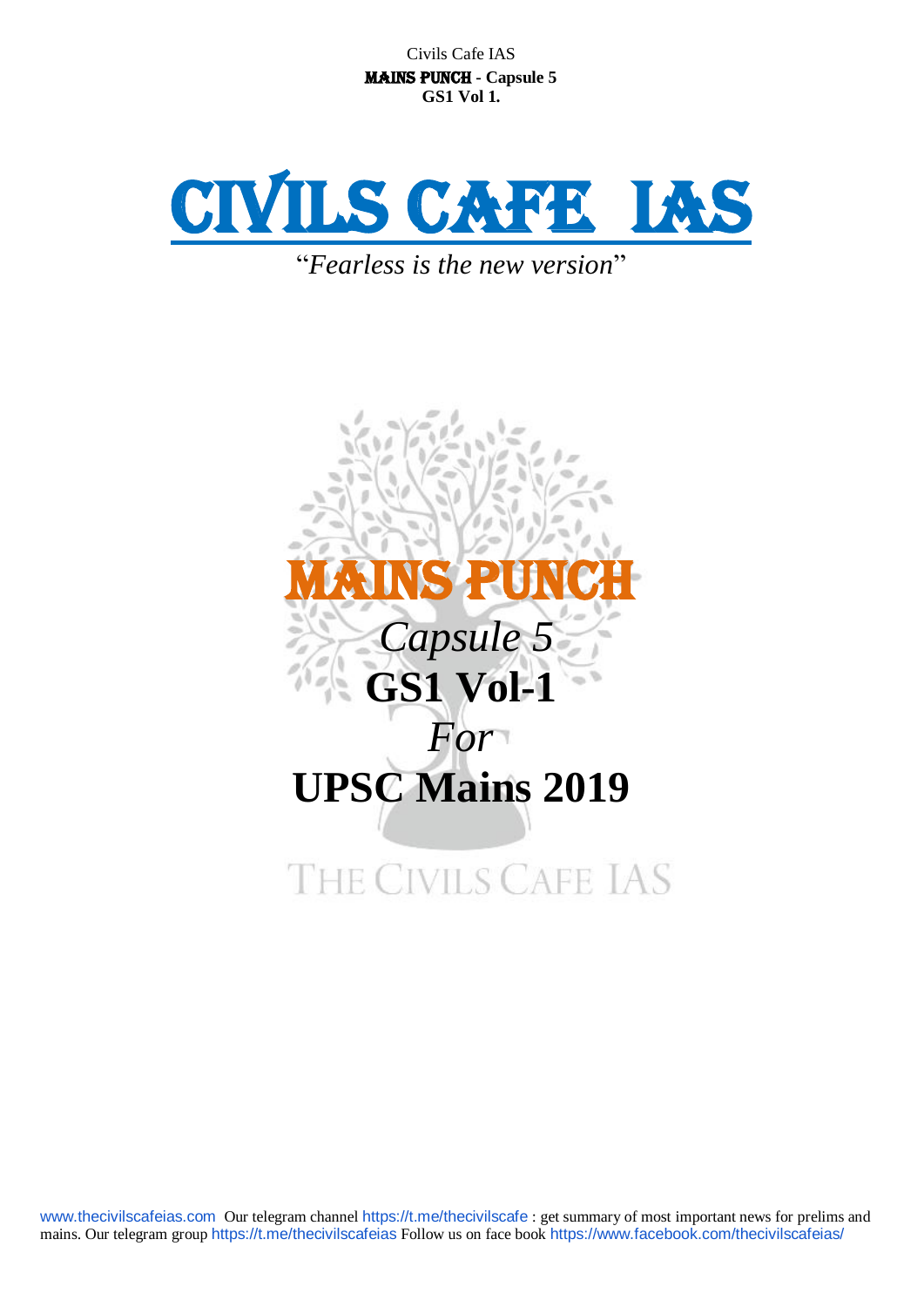**Contents**



**Women**

Following can be used in question related to gender development, discrimination, bias, need of protecting rights of women etc.

#### **Constitutional provisions for women in Political Particiption:**

 The Constitution of India guaranteed **justice-social, economic and political, liberty of thought, and equality to all citizens.** Constitution provided for equality of women and called State to take measures to **neutralize the socioeconomic, educational and political disadvantage faced by women.**

- **Article 14:** It guarantees equality before law and equal protection of law with in the territory of India.
- **Article 15:** It p**rohibits discrimination o**n the basis of religio**n, race, caste, sex, place of birth. According to article 15(3),** State can m**ake special provisions for the benefit women and children.**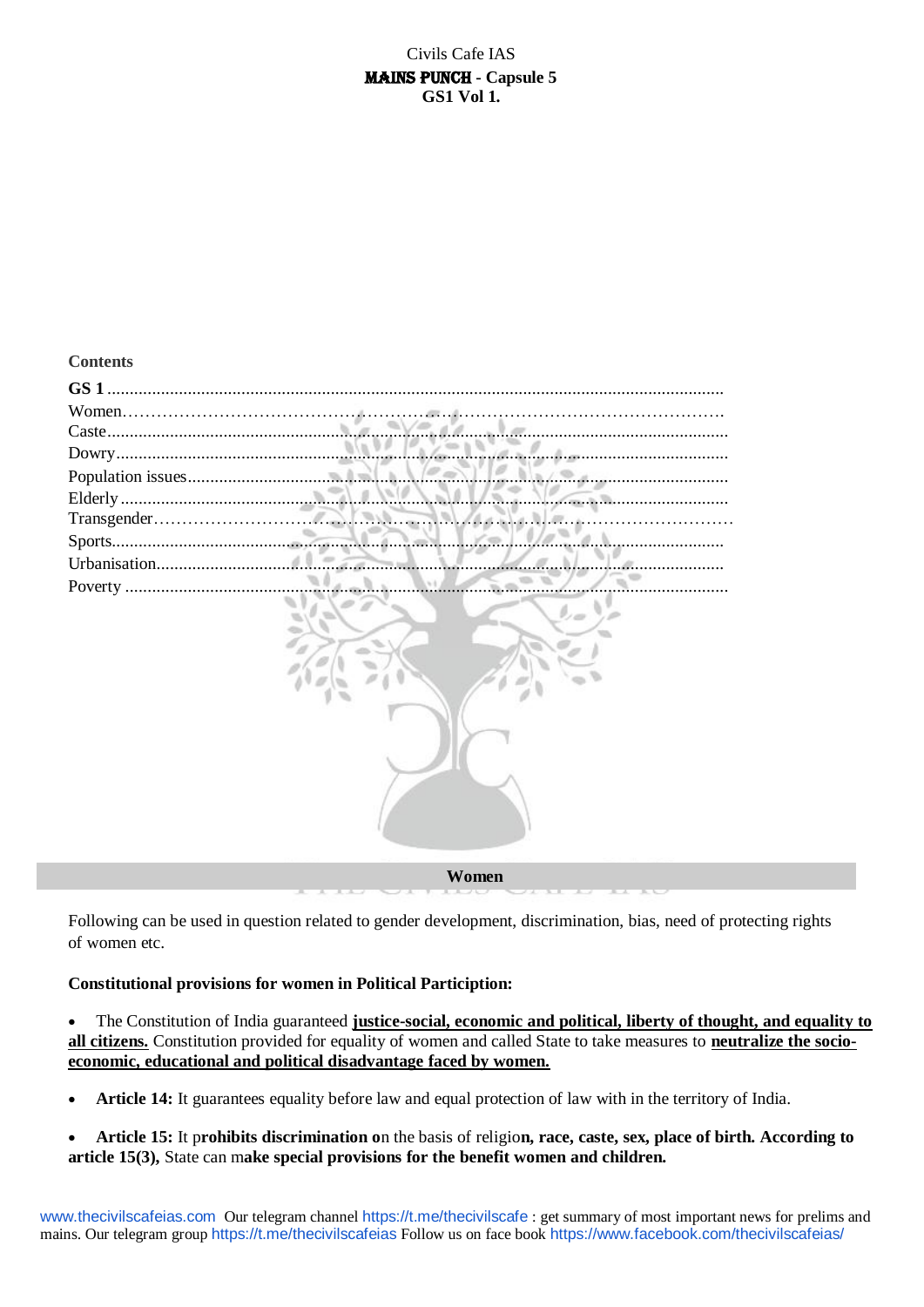**Article 16:** Eq**uality of opportunity f**or all citizens in matt**er relating to employme**nt. No citizen can be denied employment on grounds of religion, race, cast, sex, decent, place of birth residence or any of them.

 **Article 39:** Article 3**9(a) provides for an adequate means of livelihood for all citizen. Article 39 (b) has** provisions fo**r equal pay for equal work for both men and women. Article 39 (c) has provisions for securing the health and strength of wor**kers, m**en and women, a**nd not t**o abuse the tender age of children.**

 **Article 42:** It guarantees **just and humane condition of wor**k and maternity relief. A**rticle 42 is in accordance with Article 23 and 25 of Universal Declaration of Human Rights.**

 **Article 325 and 326:** They guarantee **political equality, equal right to participate in political activity and right to vote, respectively.**

 **Article 243 (D):** It provides for the **political reservation to women in every panchayat elections. It has ex**tended this reservation to elected office as well.

Mckinsey Report: "**The Power of Parity**": If gender gap is filled by 2025 then Indian GDP could increase by 60%.

*Can be used in topics:* Economic development of India or Education or Work Force participation in India

**'Himmat'** app released by Delhi government: How technology can be used in safety of Women.

*Can be used in topics:* Women Safety, Sexual/Physical offences, Martial violence, Governance initiatives, Role of IT in governance etc.

□ UN report "**Cyber violence against women and girls**" - 73% women reported facing violence online.

*Can be used in topics:* Gender Bias, Women Safety, Cyber crimes etc.

In 21 out of 30 Indian states, female voter turnout exceeded male turnout in their most recent assembly elections –  $\Box$ Election Commission.

*Can be used in topics:* Women empowerment, Elections in India, Indian Politics, Role of women etc.

The general election of 16th Lok Sabha reveals that out of 543 members only 66 members are women making up  $\Box$ to 12.16% despite the fact that women make 50% of country's population.

JAFE IAS *Can be used in topics:* Gender disparity, Indian Politics.

The recent incident of throwing off two women from a bus by its conductor in the presence of 15 other copassengers points to the apathy of Indian citizens towards the persisting discrimination and oppression of women in our society.

 $\Box$  Only 13 persons were convicted out of the 639 charge sheeted in 2014 under the Protection of Women from Domestic Violence Act 2005.

*Can be used in topics:* Women issues, Gender disparity, Failure of our legal system etc.

 $\Box$ GER of girls in elementary education has improved dramatically, from 66% in 1991 to 97% in 2014.

GER of girls has also improved in higher education, from 7.5% in 2002–03 to close to 20% in 2012–13 (just a shade behind boys at 22%).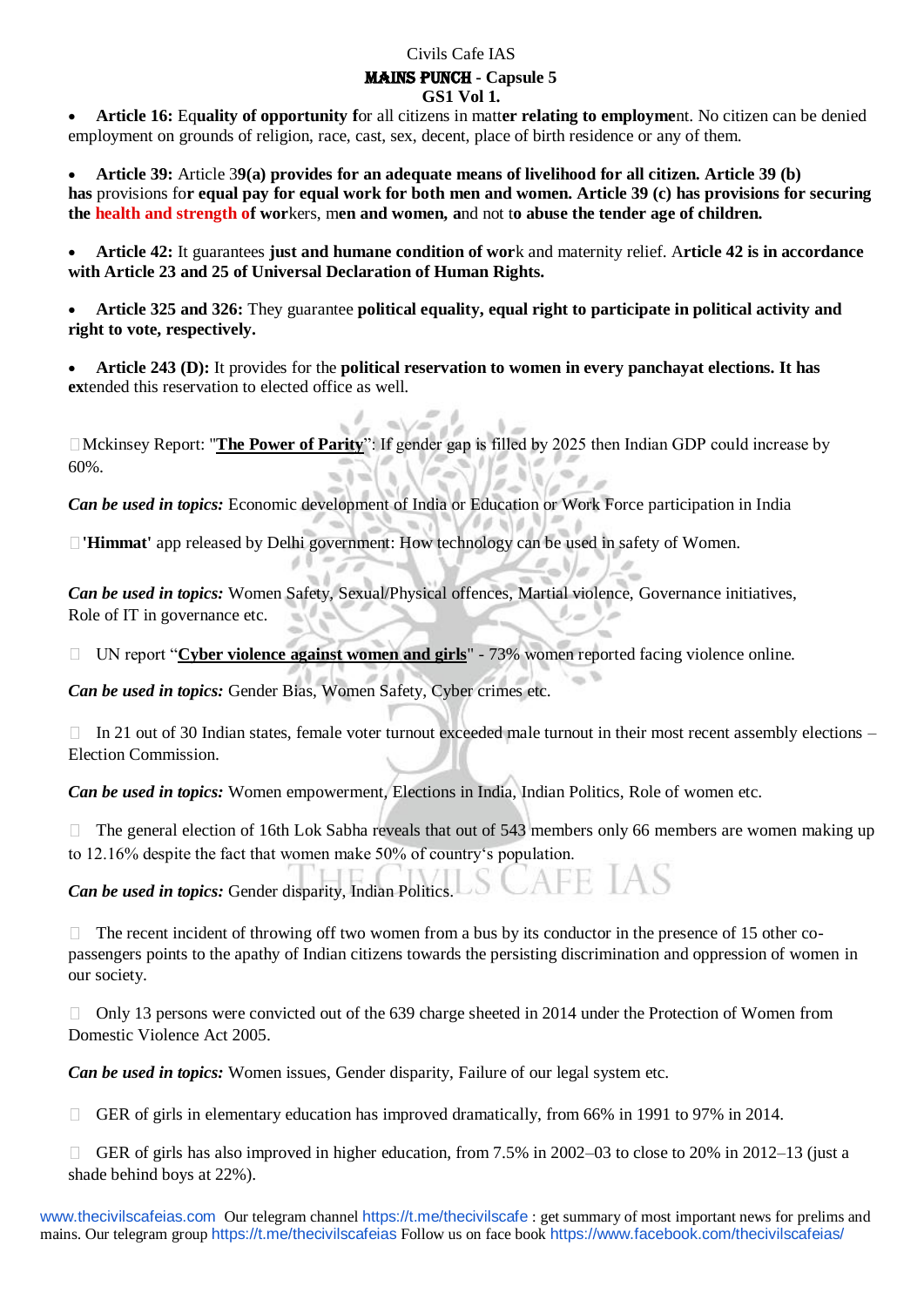### Civils Cafe IAS

### Mains Punch **- Capsule 5**

**GS1 Vol 1.**

 $\Box$ In fact, women account for 51% of all post-graduates in India today.

*Can be used in topics:* Literacy/education in India, Governance in India, Achievements of India etc.

Out of the total 397 million workers in India, 123.9 million are women and of these women *96% of female*   $\Box$ *workers are in the unorganized sector*.

*Can be used in topics:* Workforce participation, Gender bias, Lack of opportunities to women, Unorganised sector, Economic development etc.

#heforshe Campaign : Example of what men can do for women  $\Box$ 

 $\Box$ Gender Parity in Armed force: Opposition to it was an example of prevailing biasness in society. Its adoption is an example of how time is changing

- $\Box$ Marital Rape:
- o Right to bodily integrity
- o Self determination
- o Justice Verma Committee
- o IPC Section 375
- Misuse of Women laws :  $\Box$

o The government recently told the Rajya Sabha that provisions of the Domestic Violence and Anti-Dowry Acts are being misused

o Only 13 persons were convicted out of the 639 charge sheeted in 2014 under the Protection of Women from Domestic Violence Act 2005.

- $\Box$ Triple Talaq issue:
- o 92% of Muslim women in India want oral triple talaq to go
- The 'triple talaq' has been abolished in 21 Islamic theocratic countries including Pakistan.
- Shayara Bhano case 2017: SC Bans.
- 2019: Act passed

 $\Box$  Nirbhaya Fund: Example of good intentions of government; It is not used which is an example of lethargy and apathy prevailing in society and system.

Edu cation<br>attainment *Political* Parametro of<br>Gender Parity Health &<br>Swarival Economi opportunity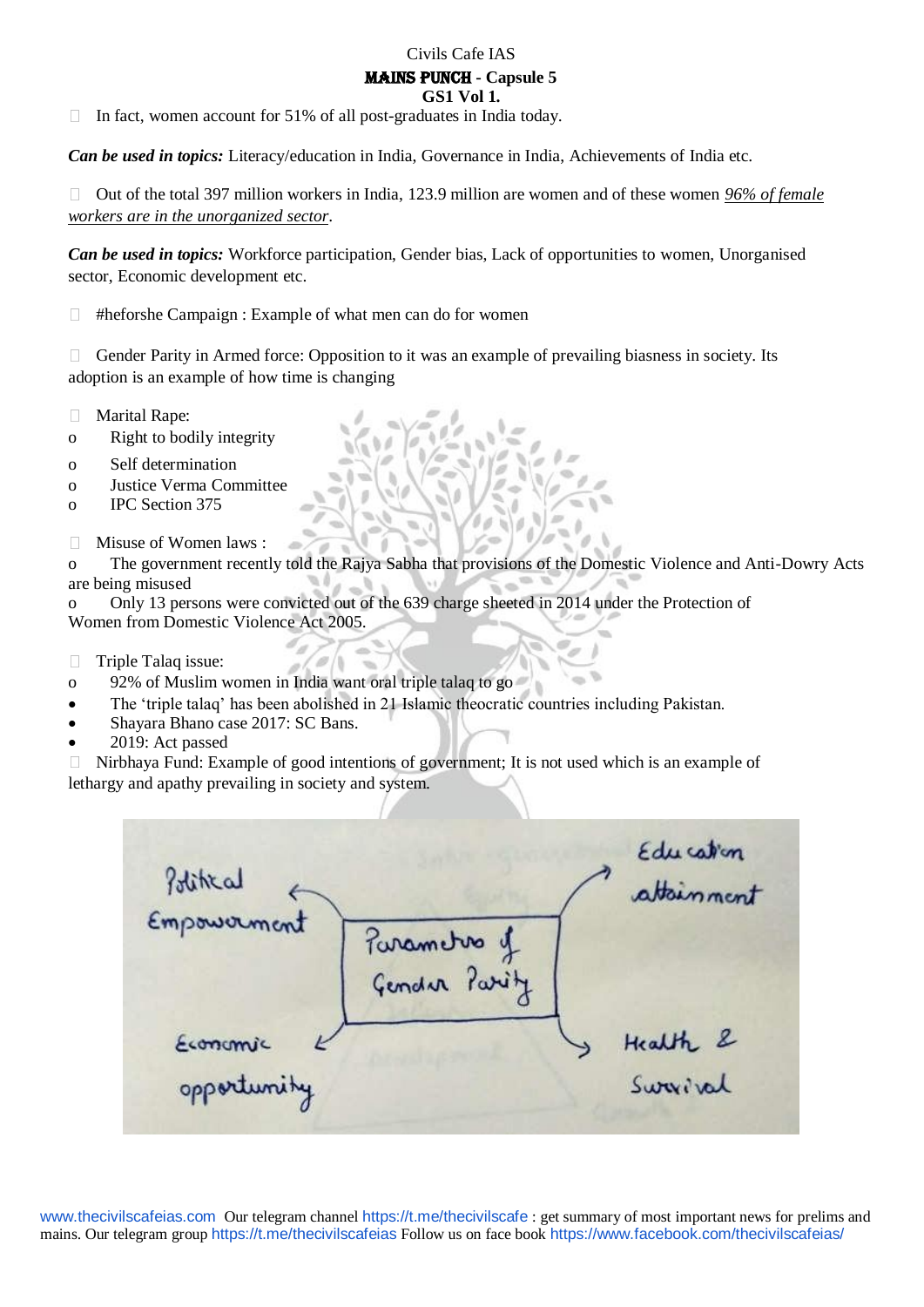

**Gift a Skill:** An appeal to the natio**n to 'Gift a Skill' to sisters on the occasion of Raksha Bandhan.**

 **SHE-Box:** The Minis**try of Women and Child Developm**ent has provided a facility to all wo**rking women to file complaints under the Sexual Harassment of Women at Workplace Act, 2013 with it.**

The prob**lem of drug abuse among wome**n is increasing in **Punjab, acc**ording to the studies in Punjab.

 The recent study titled 'Epidemiology of Substance Use and Dependence in the State of Punjab', by the faculty of PGIMER, pointed out the following facts:

Number of wom**en addicted to drugs is rising "alarmingly" in the State.**

 According to experts**, social stigma, state of denial and lack of exclusive facilities are the key reason**s why wo**men are not coming forward for treatment.**

Delhi will be the *first police force in the country to have an all-women SWAT team*.

 Trained by special**ists from India and abroad, 36 women consta**bles from n**ortheastern state**s **have been inducted into the squad after rigorous, 15-month trai**ning.Many of them would be posted i**n anti-terror vans** called *Parakram*.

**Country's first state-run all-woman hotel in Kerala:**

 $\bullet$  $\bullet$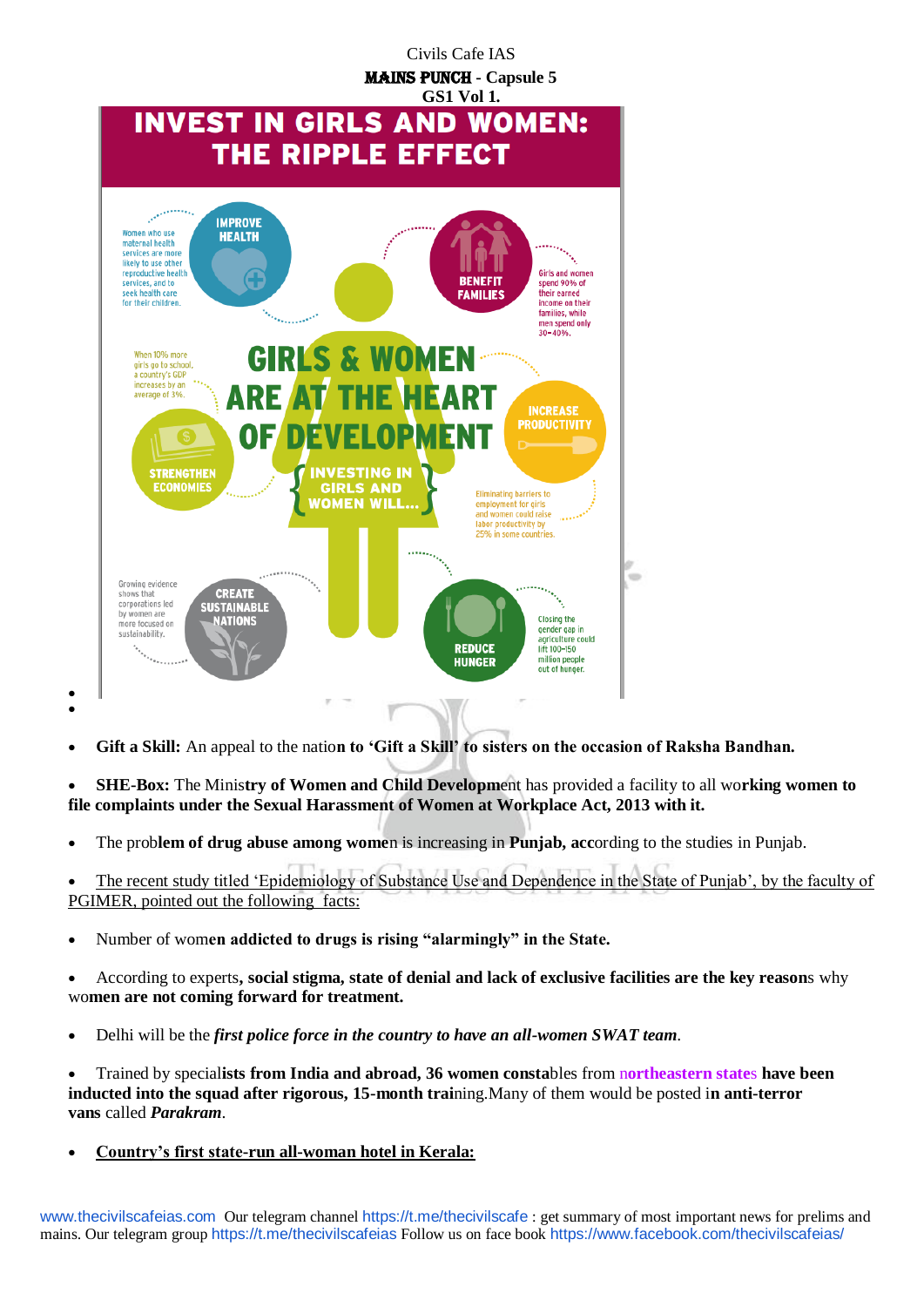## Civils Cafe IAS

#### Mains Punch **- Capsule 5 GS1 Vol 1.**

 The Kerala Tourism Development Corporation **(KTDC) is all set to launch India's first public sector hotel run** entirely by **wom**en for women in the state's capital **city, Thiruvananthapuram**.

 The h**otel is n**amed *'Hostess'*. The all-wo**man hotel is the first such initiative from a government institution in the country.**

 $\bullet$ 

 A new research report' **the power of parity'** from the **mckinsey Global Institute (MGI) finds that Asia-Pacific econom**ies could b**oost their collective GDP by \$4.5 trillion per year by 2025**, just by **accelerating progress toward gender equalit**y.

 India is the c**ountry that stands to gain the most from inclusion, w**ith the pote**ntial to increase its usual GDP by a staggering 18% through increased particip**ation, amounting to **a total of \$770 billion by 2025.**

 The **West Bengal governmen**t, in June 2017, won the prestigious *UN Public Service Award* for its initiativ**e to combat child marria**ge and ensure **education to the gir**l child in the state.

 West Bengal has been awarded for the *'Kanyashree Prakalpa' initiative* that sough**t to reduce the high child marriage rates and low female education rates in the state.** l a

 $m, h$ 

**STATISTICS** 

 Through the initiative, ca**sh was deposited into the bank account of girls for every year they remained in school and were unma**rried. This initiative led to a **"drastic reduction in child marriage, increase in female education and female empowerment**."

E**mergence of a peer learning platform**: **the Pradhan Mantri LPG Panchayat.**

o By sh**aring the vision of early adopters and ironing out service issues, the LPG Panchayats** being held at village levels across I**ndia are helping more and more people appreciate the advantages of clean fuel.**

 *NITI Aayog's Women Entrepreneurs Platform (WEP)* has signed five separ**ate Statement of Intent (sois)** with F**inancial Institutions & Social Organisations.**

 From providing **unique services such as credit evaluation of women-led startups by CRISIL** and potentia**l equity investments** through an I**NR 10 crore fund established by DICE Distric**ts, the **WEP opens up avenues of growth and opportunity for women entrepreneurs.**

 **World Bank h**as said tha**t Failing to let girls finish their educatio**n could cost the world a**s much as \$30 trillion in** lost e**arnings and productivity annually.**

 About **132 million girls worldwide aged 6 to 17 do not at**tend sc**hool,** while fewer than t**wo-thirds of those in low-income nations finish primary schoo**l, and o**nly a third finish lower secondary school.**

**Need for education:**

 Women who have c**ompleted secondary educatio**n are more *likely to work and earn on average nearly twice* as much a**s those with no schooling.**

 If ever**y girl in the world finished 12 years** of quality education, *lifetime earnings for women could increase by \$15 trillion to \$30 trillion every year*.

*Other positive impacts* of comp**leting secondary school education for girls include**

o **A reduction in child marr**iage,

#### o **Lower fertility rates in countries with high population growth, and**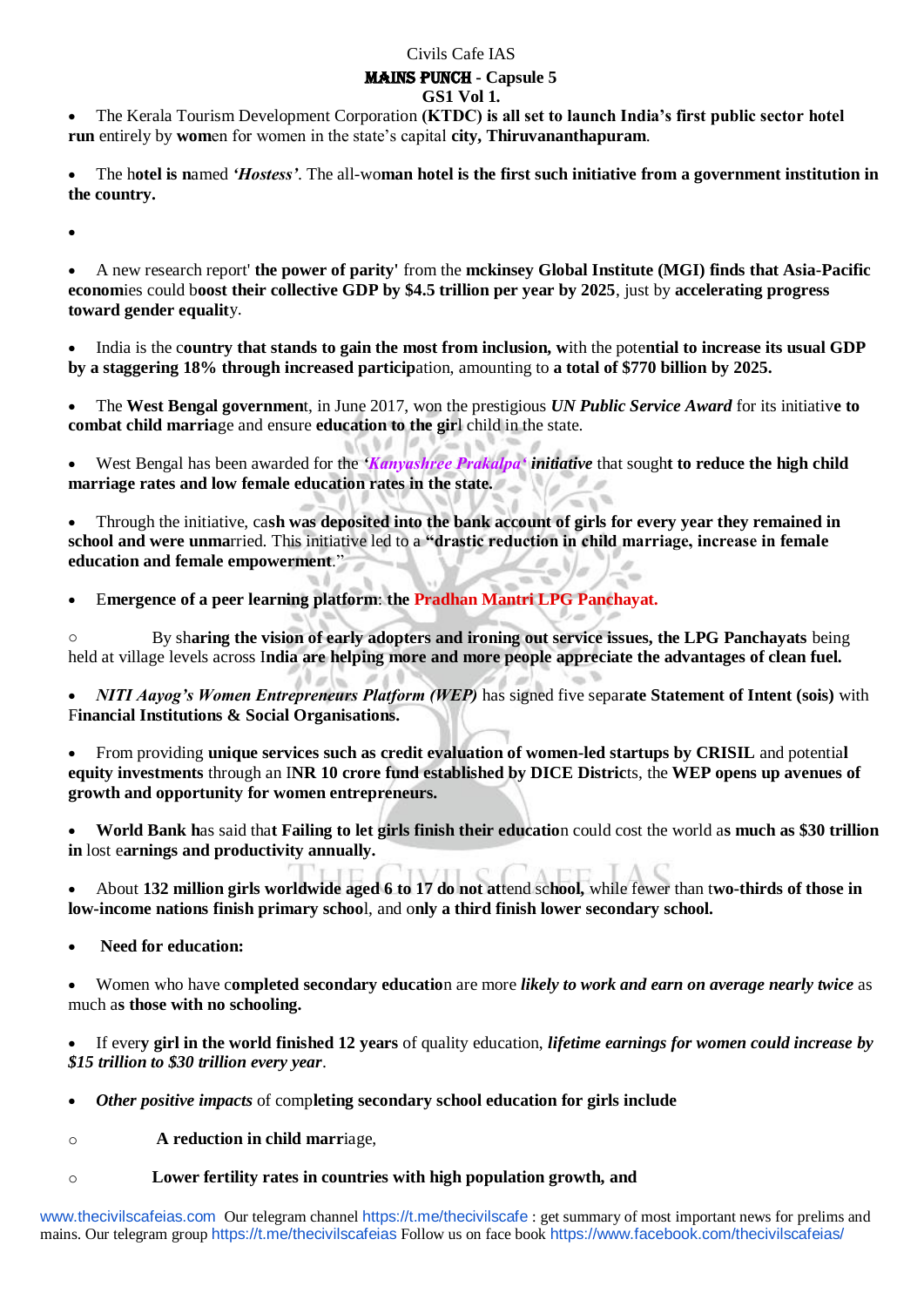o **Reduce**d child mor**tality and malnutrition**.



 Also, women who have completed secondary education are at *lesser risk of suffering violence* at the hands of their **partners and have children who are less likely to be malnourished** and themselves are more likely to go to school.

 First p**reliminary observation**s on a ru**le barring women from entering the Sabarimala templ**e in Kerala due to **biological reasons**, the Supreme Court has said *women have the constitutional right of equal access to public places of worship to pray*. Any rule tha**t stood in their way would be against this right, the apex court said.**

- o *Bharatiya Muslim Mahila Andolan[BMMA]..Tripple talaq verdict.*
- o *Ranragini brigade; Shani Signapur temple, sabarimala.*
- o *#metoo campaign against sexual violance*
- o *Women in Cinema Collective[WCC]*
- o *Indian Woman cinematographers collective[IWCC]*

B.R. Ambedkar once said that **"political power is the key to all social progress".** What, then, to make of the fact that India—a country w**here women suffer substantially gre**ater **socio-economic disadvantages** than W**estern democracies like Spain**—has **a cabinet t**hat is **only 22% female** and **a Lok Sabh**a that has a **meagre 12% female representation?**

 Nationally, **Beti Bachao Beti Padhao** directly tac**kles pre-birth sex-determination and along with Sabla** and **Sukanya Samriddhi Yojan**a supports the empowerment of girls.

- **"One stop shop"** centres for s**urvivors of violence aga**inst women have been set up and are being utilised.
- o **Pradhan Mantri Surakshit Matritva Yojana,**
- o **Janani Shishu Suraksha Karyakaram and**
- o **Janani Suraksha Yojana support pregnant women, new mothers and infants.**
- o **PM Matru Vandana Yojana**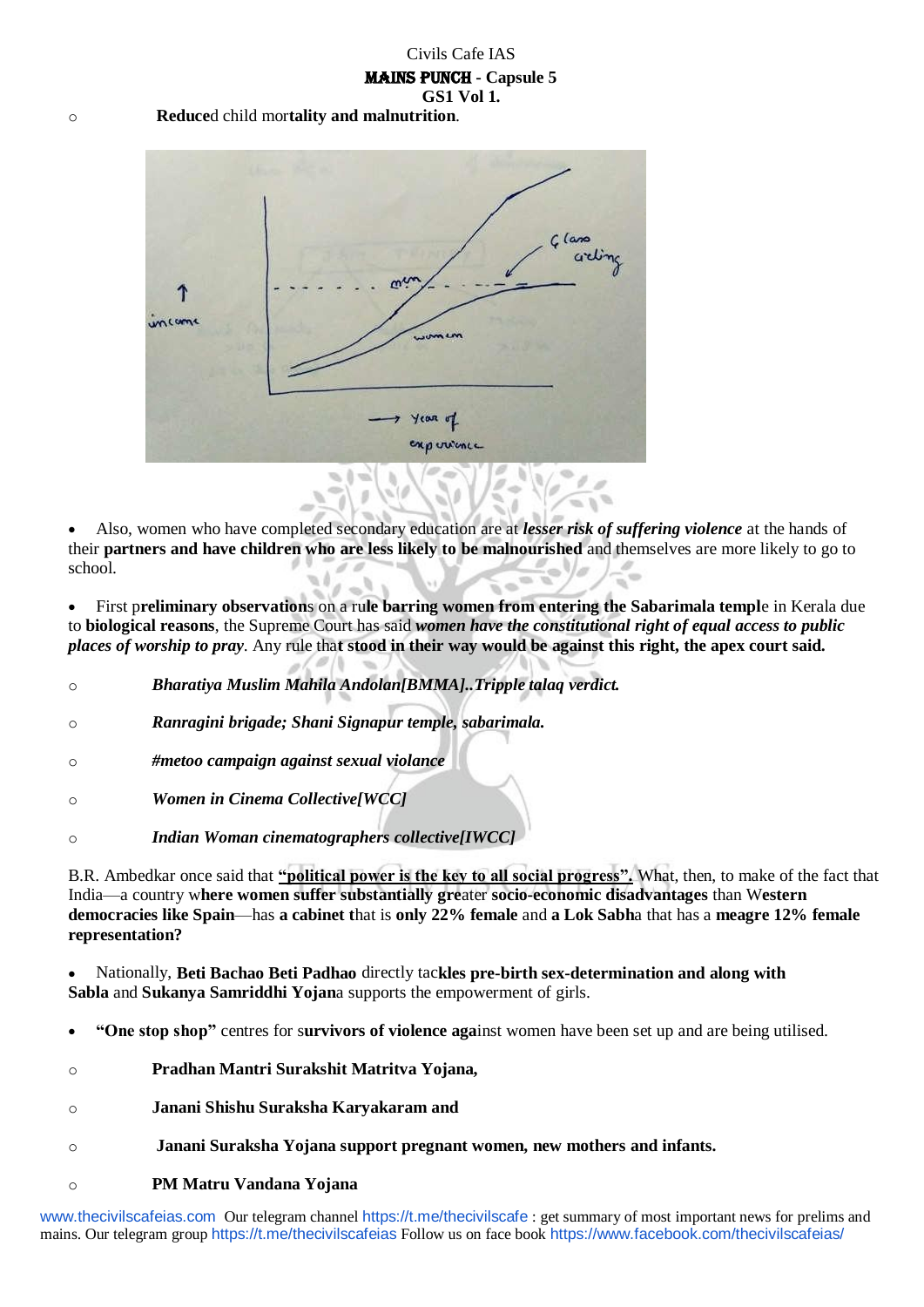#### Civils Cafe IAS Mains Punch **- Capsule 5**

### **GS1 Vol 1.**

The **Economic survey for 2017-18** tabled in Parliament said **factors such as**

o **Domestic responsibilities,**

o **Prevailing cultural attitudes regarding roles of women in society and**

o **Lack of support from family** were amon**g main reasons that prevented them from** *entering politics.*

 In a country like I**ndia with around 49 per cent of wome**n in the population, the p**olitical participation of women has been low**".**12%**

 The survey said there are developing **countries like Rwanda** which has **more than 60% women representatives** in parliament in 2017.

 S**wed**en with **47% female participation** has almost **equal participat**ion of **women in Parliament** followed b**y Cuba and Iceland.**

 **Women's presence in parliamen**t is **highest in Nordic countries (42.5%),** followed by **America (22%), Europe (19.5%), Asia (18%), Sub-Saharan Africa (18%), the Pacific (15**%) and lastly in Ara**b states (9.4%).**

- Require **inclusive political institutions**.
- **Increase women representatives**
- **Gender stereotypes** should be changes through **awareness and education.**
- Enh**ance the participa**tion of **women in governance in large numbers.**

 **Women Panchayati members** have to b**e trained to analyse a**nd u**nderstand their role**s and **responsibilities given in the 73rd am**endment act.

 **Women's leadership and communication skills** need to be enhanced by **increasing female literacy e**specially in **rural areas to break socio-cultural barrier**s and impr**ove their status in the society.**

 "When we **empower the women in a family**, we e**mpower the entire househol**d. When w**e help with a woman's education, we ensure that the entire family is educated**… When we **secure her future**, we secure the **future of the entire home."**– PM Modi.

 It is *a programme for women techies unveiled by NASSCOM*. It aims to in**crease the number of women in senior levels in the Information Technology (IT) industr**y.

 **Trade Related Entrepreneurship Development Assistance Scheme (TREDA) women entrepreneurship programme.**

**STAND UP INDIA, MUDRA, STEP-entrepreneurs park.**

**For women in research: DISHA and KIRAN**

 **MAA-Mother's Absolute Affection** To bring undiluted focus on pro**motion of breastfeedin**g and provision of services towards supporting breastfeeding

**National Early Childhood Care & Education (ECCE) Policy2017**

 IMR has **reduced by 58%** in India during the period of 1990-2015 which is more than the g**lobal decline of 49% du**ring the same period.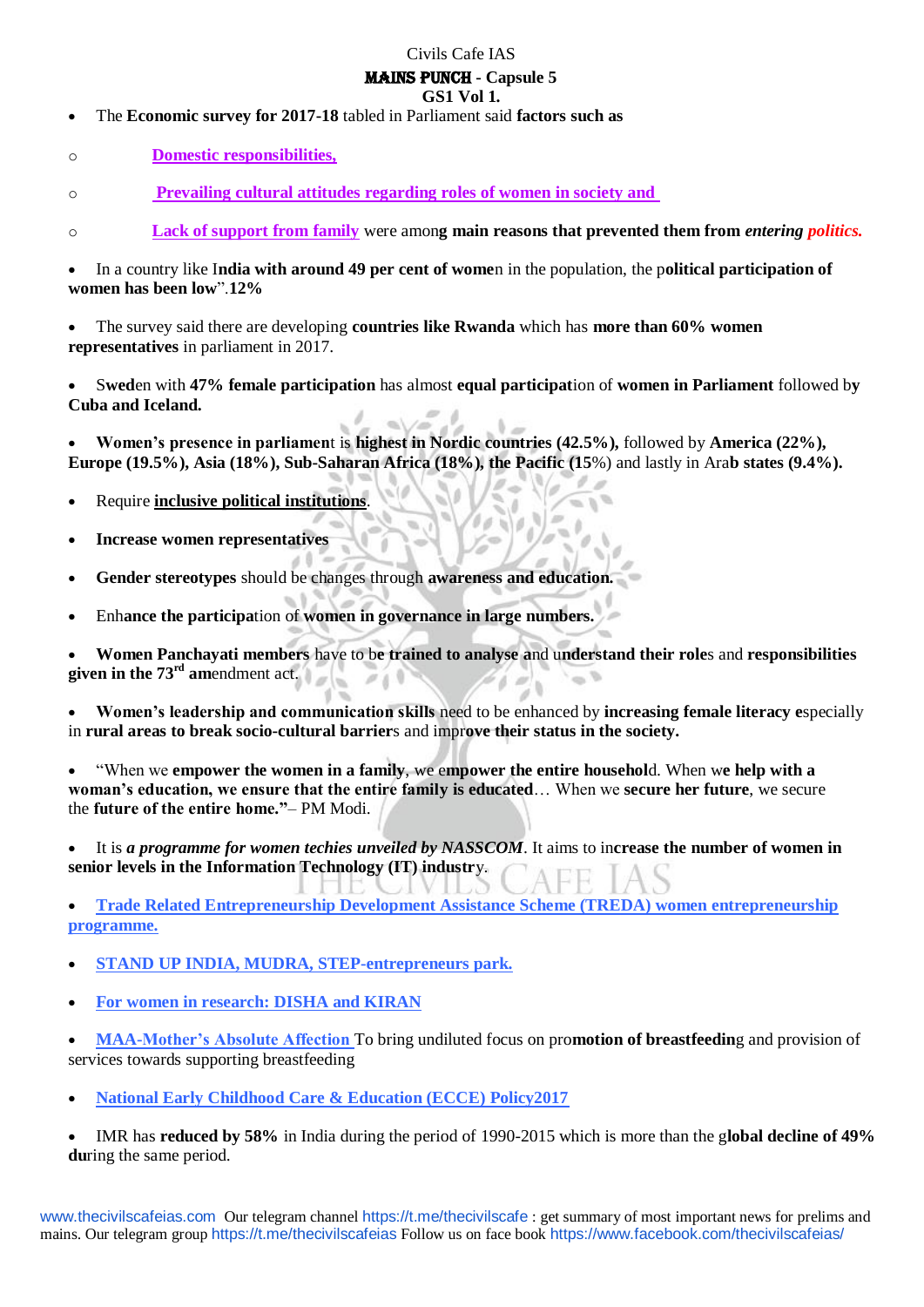**Odisha government** has launched **'She Means Business' programme** of Facebook for **women entrepreneurs. Ai***med to reduce the digital divide and empower nearly 25,000 women entrepreneurs and shgs***.**

 **Navika Sagar Parikrama** is *a project wherein a team of women officers of the Indian Navy* has *circumnavigate the globe on an Indian-built sail boat INSV Tarini*.

 A **2015** study by the [FICCI]**Federation of Indian Chambers of Commerce and Industry and EY** suggested th**at 36% of Indian companies and 25% of multinational corporations in Indi**a were **not compliant with the Sexual Harassment of Women at Workplace (**Prevention, Prohibition and Redressal) Act, 2013.

 **40 per cent reservation for girls at 100 Navodaya-type schools**also be applicable in **five higher education institutes, planed by the government, for minority community students.**

 **80% financially independent women** are engaged in **farm-related activities in India.** Out of them**, 33% are working as agricultural labourers and 48% are self-employed farmers.**

 According to as **per NSSO report**, wom**en lead almost 18% agricultural households a**nd there is no**t a single area of agriculture in which they are not involved.**

 The government has decided **to recruit women jawans i**nto th**e Army's Corps of Military Police (CMP) f**or investigating gender specific crimes**.**

 **T**he proposal is very significant as **women will be inducted in the military's non-officer cadre for the first time**, although they **will be in a non-combat role.**

 To hono**ur soldiers who have been disabled in line of d**uty, while ser**ving the Nation and to celebrate the undying spirit of 'Soldier**ing', Indian A**rmy is observing the ye***ar 2018 as the 'Year of Disabled Soldiers in Line of Duty'.*

 **Hindu couples** who have mu**tually agreed to separate need not wait anymore for the mandatory "cooling off**" period **of six months b**efore divorce, the S**upreme Court h**eld on 12th September, 2017.

*Bengaluru Named Among World's Top 25 High-Tech Cities*

 **Assam legislative assembly** has passed a government resolution for adopting a **'Population and Women Empowerment Policy of Assam'.**

 **She-Box.:** To ensure the effective imp**lementation of the Sexual Harassment of Women at Workplace (Prevention, Prohibition and Redressal) Act (the SH Act), 2013**, the government has launched a comprehensive **she-Box.**

 **I**t is an onl**ine complaint Management System for women working in both** *public* **an**d *private* **organizations to lodge complaints of sexual harassment at workplace.**

 Once a complaint is submitted to the portal, it will be dire**ctly sent to the ICC/LCC of the concerned employe**r. Through this portal, t**he Ministry of Women and Child Welfare as well as complainant can monitor the progress of inquiry c**onducted by the ICC/LCC.Inte**rnal Complaint Committee (ICC) or Local Complaint Committee (LCC) constituted under the SH Act**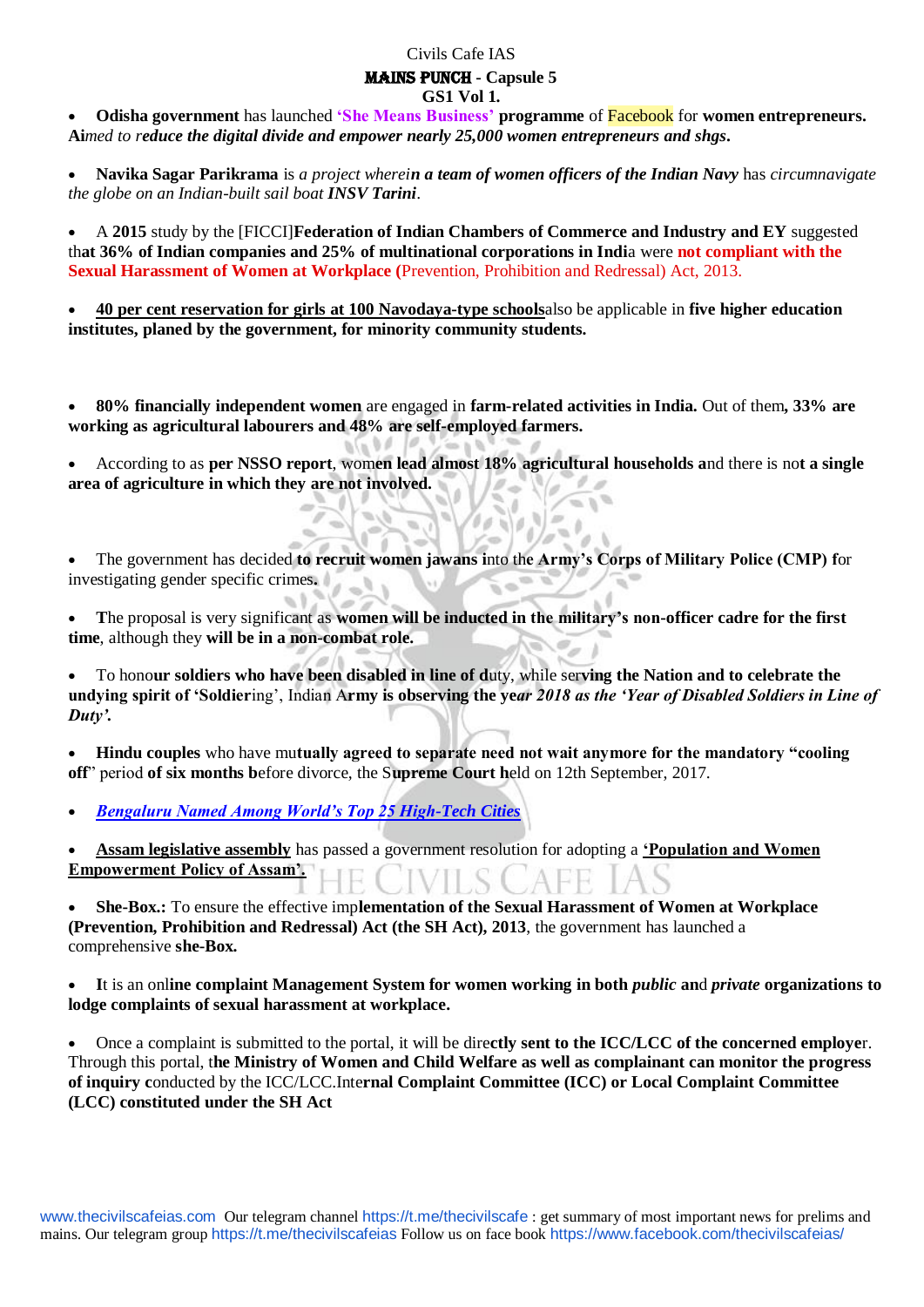#### Civils Cafe IAS

### Mains Punch **- Capsule 5**

**GS1 Vol 1.**

 The Sup**reme Court** has questioned the **practice of female genital mutilation** in the **Dawoodi Bohra communit**y saying that i**t violates the bodily integrity and privacy of a girl child**

 **Prac**tice of genital mutilation is an offence under **the Protection of Children from Sexual Offenders (POCSO) Act**

- The Centre h**as opposed a petition** before the Supreme Court that challenges th**e constitutionality of Section 497[adultery ] of the Indian Penal Cod**e
- The petition challenge**s the validity of Section 198 (1) and (2) of t**he **Code of Criminal Procedu**re, which states that that only a h**usband can be an aggrieved party in adultery and only he can go to cour**t
- According **to Section 497 if a ma**n has s**exual intercourse with another's wife without the husband's "con**s**ent or connivance"**, he is g**uilty of the offence of adultery and shall be punished".**
- Critics of the Sec**tion 497 opine that the provision undermines individual independe**nt identity of **a woman as it treats woman as a mere property of her husband. This l**eads to su**bordina**tion of a woman wh**ile the Constitution confers women equal status**
- $\bullet$

#### **Caste**

- Scheduled Castes and Tribes (Prevention of Atrocities) Act, 1989
- Article 14, 15, 16
- Article 15(4): State can make special provisions for advancement of SEBC, SC and ST.
- Article 17: Abolition of untouchability
- Article 46: Promotion of Educational and Economic interests of Scheduled Castes, Scheduled Tribes and other weaker sections
- Political Safeguard: Reservation in House of people (Article 330), Legislative Assemblies of State (Article 335), Panchayats (Article 243D, 243T)
- Article 335: Reservation for SC-ST in Government jobs.
- Article 338: National Commission for SC
- Article 341: Notification of Scheduled Caste
- Article 366: Definition
- Reservation in Local Bodies
- HE CIVILS CAFE IAS • SC/ ST sub plan
- Stand Up India Scheme
- Gujarat incident : Tanners from SC were beaten by upper caste members (gaurakshaks)
- Saharanpur Violence: Clashes between scs and upper castes

#### **Dowry**

 $\Box$  National Crime Records Bureau (NCRB) data shows a rising graph in the number of dowry Cases registered: o  $\sim$  9.000 for 2012 o 10,050 for 2014 □ Section 498A of IPC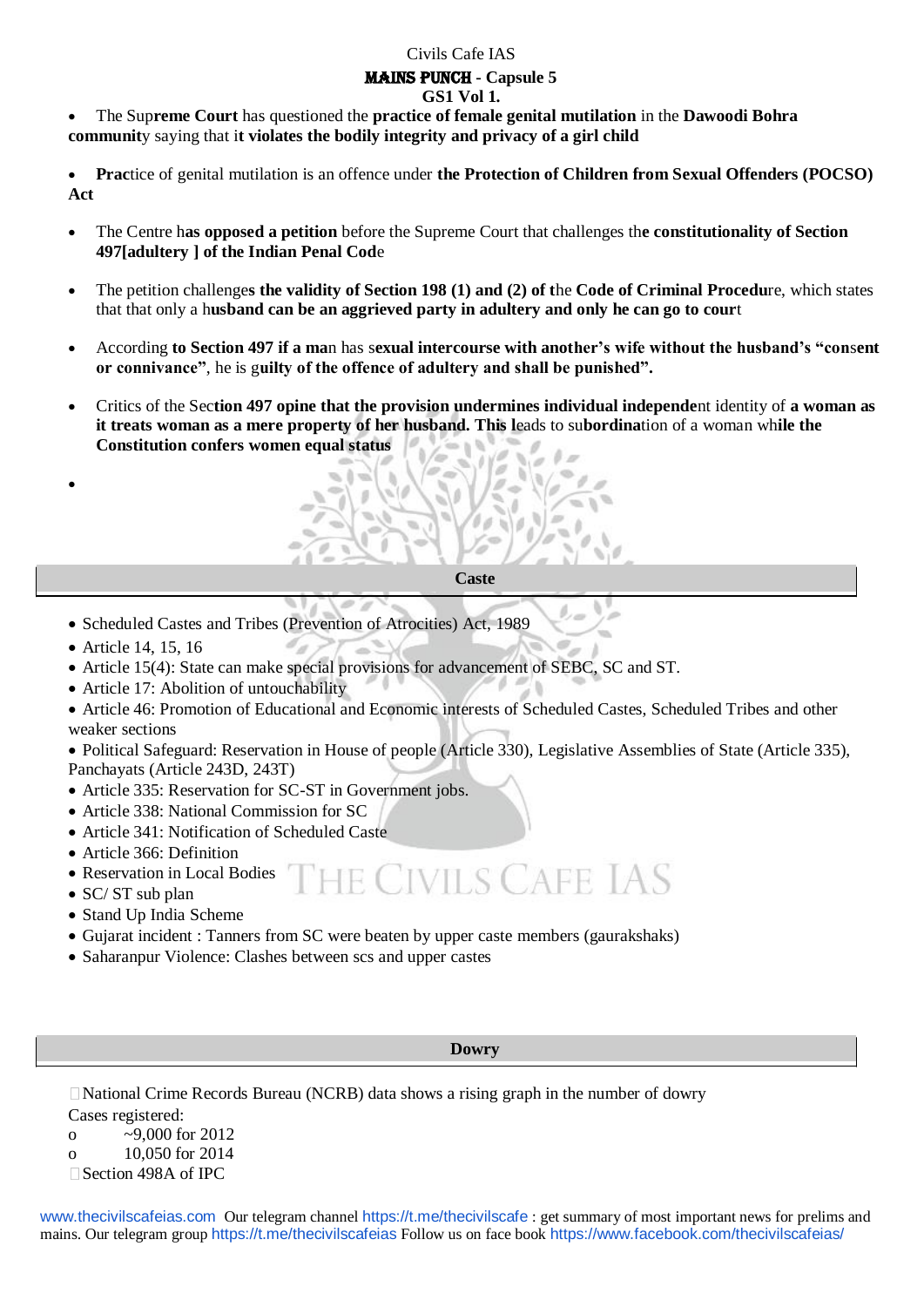$\Box$  1.97 lakh people were arrested in 2012 for dowry harassment, nearly a quarter of thos being women. This depicts that mothers and sisters of the husbands were liberally included in complains. This is the reason SC has banned automatic arrests in dowry cases.

□Dowry Prohibition Act of 1961

#### **Population issues**

Census data shows that mean age for marriage has increased 18.3 to 19.3 years for female and 22.6 to 23.3 years for males, fertility had declined [from 2.5 to 2.2] for all age groups in the last decade.

*Can be used in topics:* Population control, Women empowerment.

Female sterilization contributes to more than 95% of all sterilizations in India. Chhattisgarh case.

*Can be used in topics:* Population issues, Gender bias, Lack of foresight in government policies, Lack of Medical facilities, Drawbacks of target based approach etc.

Chhattisgarh Case

*Can be used in topics:* Population control measures, Failure of government policies, Gender bias

National Population Policy 2000 and 2015

Malthus Theory : Can be used to justify that we need to control population

Demographic dividend

### **Elderly**

- The numb**er of elderly in India was 103.8 millio**n in **2011 and is projected to be 173.2 million in 2026.**
- **SC's verdict in Kashinath Mahajan cas**e ON **SC/ST Prevention of Atrocities Act.**
- The Government of India has demonstrated its commitment to ensure a

o **[S.D.P LIFE FOR ELDERLY ]secure, dignified and productive life for the elderly** through various measures:

- **National Policy on Older Persons 2011**
- **Integrated Programme for Older Persons (IPOP)**
- **Indira Gandhi National Old Age Pension Scheme**
- **Indira Gandhi National Widow Pension Scheme**
- **Annapurna scheme**
- **National Programme for Health Care of Elderly (NPHCE)**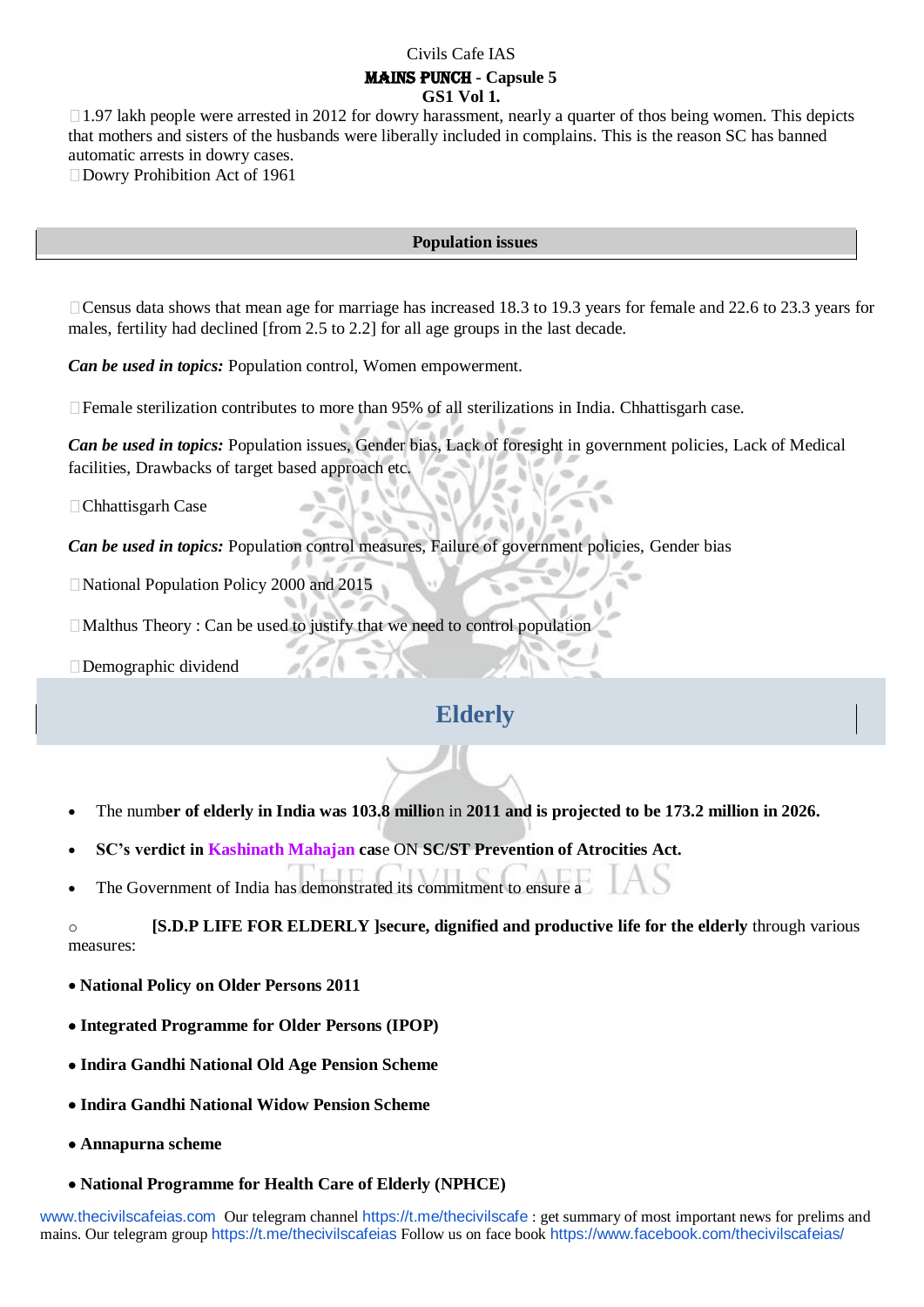- **Maintenance and Welfare of Parents and Senior Citizens Act, 2007**
- Recent initiatives include
- o **PM Vaya Vandana Yojana.**
- o P**radhan Mantri Suraksha Bima Yojana,**
- o **Atal Pension Yojana,**
- o **Varishtha Pension** Bima Yojana 2017,
- o S**enior Citizens Welfare Fund.**
- o Other important measures include
- o Sc**heme of National Award for Senior Citizens (Vayoshreshtha Samman),**
- o **In**suran**ce schemes for senior citizens,**
- o **Tax incentives** for se**nior citizens,**
- o **Reservation of seats and concessions in road, rail and air** transport,
- o R**ecognition of International day for older per**sons etc.
- The n**umber of reported cases of rapes of children increased in India by 82% in 2016 compared to 2015.**
- **Impetus to carry out crimes against wome**n and **children.**
- A climate of
- o **Violence,**
- o **Social and economic insecurity,**
- o **Alienation, and a**
- o **Progressive undermining of the status of wome**n and c**hildren**
- o Seem to have given **an impetus to carry out crimes against wome**n and **children.**
- Statistics ha**ve not been able to prove or disprove the efficacy of capital punishment as a deterre**nt.
- While the **U.K. has seen an increase in murders since 1965 wh**en capital p**unishment for murder was removed from the statute book.**
- Ca**nada has not seen any such impact since it abolished the death penalty in 1976.**
- The und**erlying socio-economic conditions in a society that cause crimes seem to h**ave as much of **an impact on the increase or decrease of crimes as the law does.**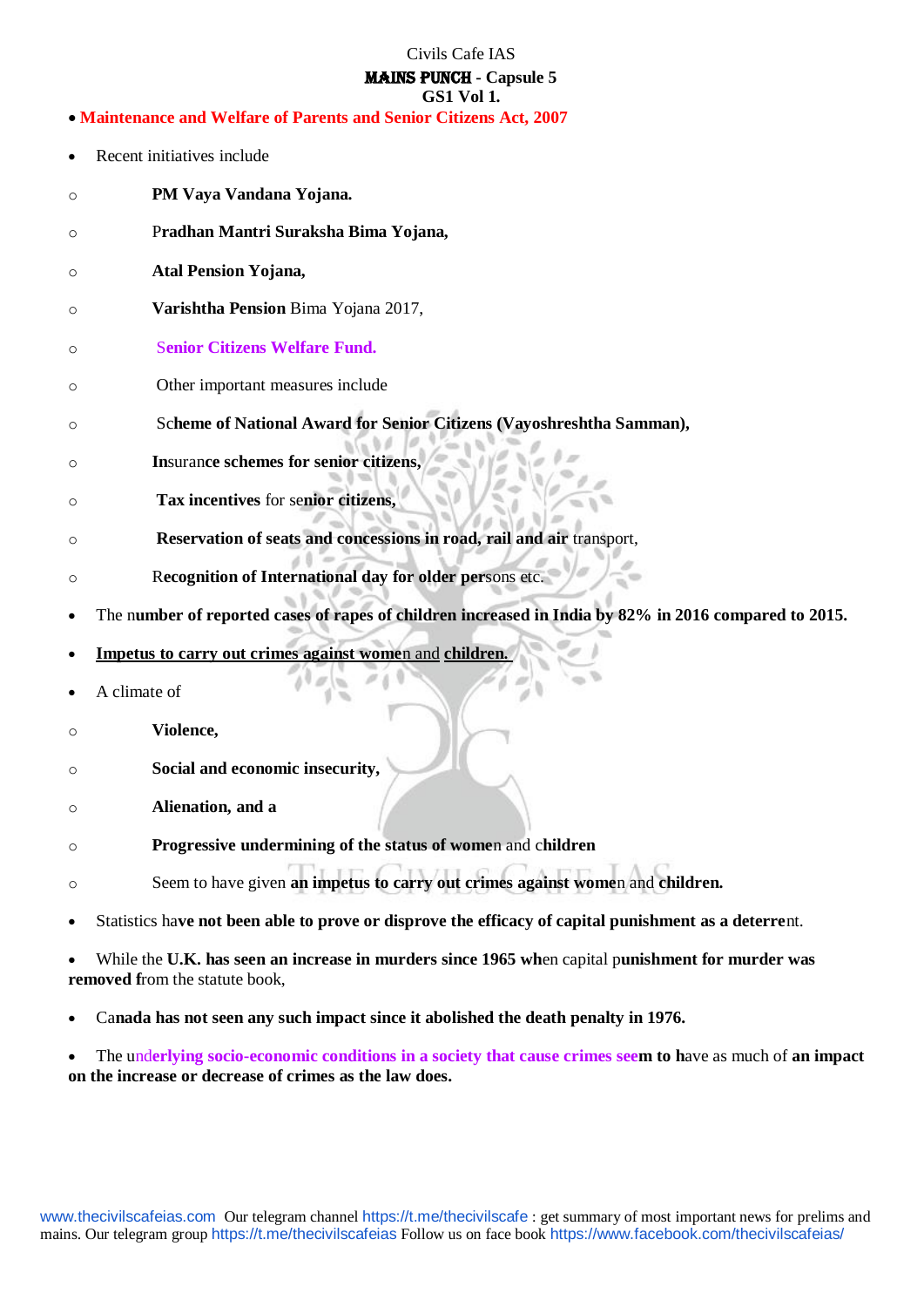## **Transgenders**

Laws Criminalizing Homosexuality

 **Navtej Sing Johar vs UOI case: SC stuck down** : Sect**ion 377 of IPC criminalises homose**xuality. It says whoever voluntarily has **carnal intercourse against the order of nature** with any man, woman or animal, shall be **punished with imprisonment for life, or with imprisonment for a term which may extend to 10** years, and shall also **be liable to pay a fine.**

 **Sec 377 remein relating to sex wwith monors, non consensual sexul act, and bestiality. Only consensual sex bet adult homosexuals stuck down.**

A**ndhra Pradesh (Telangana Area) Eunuchs Act criminalises transgender persons.**

 Se**ction 36A of the Karnataka Police Act of 1963, criminalised transgender persons .The Act was recently amende**d in 2016

**Criminal Tribals Act:**

 Criminal T**ribes Act of 1871 considered a number of marginalised population groups like transgender** as "**innately crimin**al".

The Crim**inal Tribes Act was repealed in 1949.** However, S**ection 377 exists**

 *Petitioners argue that Section 377 violates Articles 15 (discrimination on sex), 14 (equality), 19 (liberty) and 21 (life and dignity) of the Constitution.*

*Bengaluru Declaration calls for SC/ST quota in judiciary*

 **In a Rajesh Sharma judgment[2017], a**imed at putting an end to misuse o**f section 498A of the IPC that is dowry-related offences, the Supreme Court h**as proposed a slew of measures.

*They aim to put an end to the automatic arrest of the husband and his family members.*

 The government has made it mandatory to install G**lobal Positioning System (GPS) in all mobile phones**, including feature phones that will be sold in India, from J**anuary 1, 2018 so** as t**o locate subscribers in emergency situations especially for women**

 Women **constitute close to 65 per cent of all agricultural workers**. An e**ven greater share, 74 per cent of the rural workforce[3/4], is female.**

- *'Women Wizards Rule Tech' programme*
- **Transgender:**
- o **Expert committee on TG by mosocial Justice & empowerment;**
- o **3rd gender,**
- o **Access to helathcare,**
- o **Edu opportunities at all levels without discrimination n stigma,**
- o **Formulation of Umbrella scheme for TG,**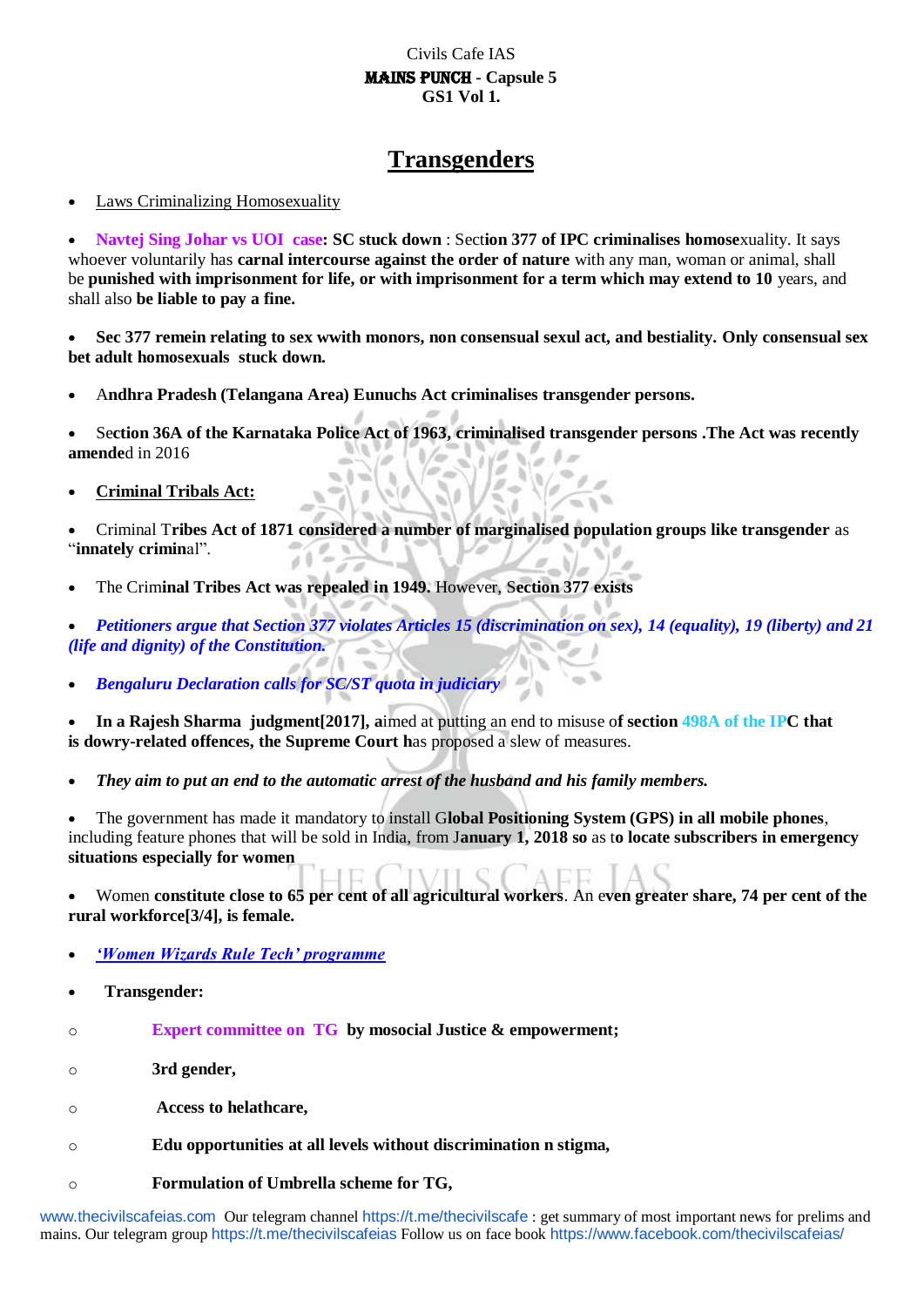#### Civils Cafe IAS Mains Punch **- Capsule 5**

- **GS1 Vol 1.**
- o **Social wefare plicy to be tg inclusive,**
- o **Set up welfare board in lines of TN.**
- **NALSA judgement for** *reservation in edu, jobs***, treating em as** *minority, 3rd gender*
- **Transgender policy of kerrala govt.**
- **Delhi govt: 3rd colum for sex**
- **Kochi metro: employs transgenders .**
- *Transgender welfare board* **in tn,mh,wb**
- **Justice board for welfare of TG in kerala**

 **Odisha - frst state to g***ive wlfare to tg-bpl card-* **including pensions, housing and 5kg food grains under NFSA, 100 days paid annual work,loans to start their own business. Aimed at iproving overall socio eco status**

Issues:

- *No edu n job opportunities means frced into sex work*, moving around in groups *begging* r **demanding money.**
- *Ostracism n discriminaton,*
- *Physical verbal n sexual abuse,*

**Sports**

- $\Box$  Mission Olympics 2024
- □ Lodha Committee report
- Girl Power : Deepa Karmakar, Sakshi Malik and PV Sindhu (Use it in women empowerment answers also)  $\Box$
- $\Box$ National Welfare Fund for Sports Persons

## **Urbanisation**

#### $\Box$ **E-waste :**

- o 1.7 million tonne e-waste produced in India in 2014
- o Under, E-Waste (Management & Handling) Rules 2011, EPR: Extended Producer Responsibility.
- Manufacturers have to set up collection centre for their product
- o E-Waste (Management) Rules 2016: CFL and other mercury lamp now in ambit of e-waste

#### **Solid Waste:** $\Box$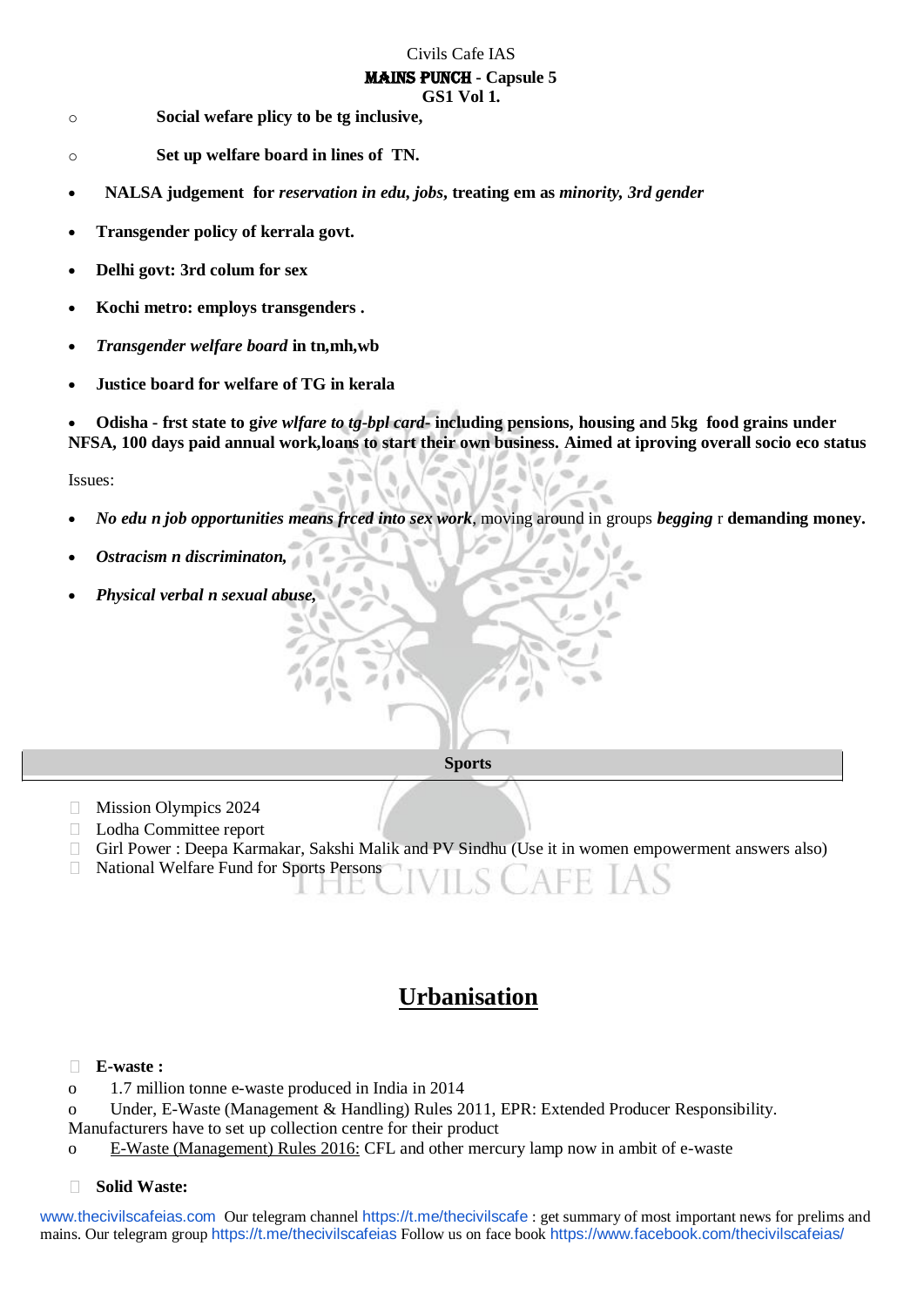- o 62 million waste produced annually.
- o Only 70% collected

o Only 28 per cent of solid waste can be treated scientifically at present

o Best Practices : Solid Waste management practiced in Alleppey, Kerala. The municipality bears no cost for collection and transportation. In this unique model, every household segregates its waste, composts it, or makes biogas out of its wet waste. The municipality collects dry waste weekly. For households that cannot treat their waste in-

House, every ward has community sheds, where people come from 7-9 in the morning to give their wet waste and deposit the dry waste

o Solid Waste Management Rules, 2016

 UN Habitat estimates that by 2030 India will have 14 major clusters of cities accounting for 40 per cent of its GDP

Smart Cities Mission, AMRUT, Hriday

Municipal Bonds : To raise money for urban governance and infrastructure development.

 $6d$  $\Box$  India is on the way to have 69 metropolitan cities by 2025.

By 2030, the Mumbai Metropolitan Region will be more populous than Australia and, with its GDP at about \$230 billion in 2030, its economy will be bigger than that of Thailand or Hong Kong today

 $\hfill\Box$ Swacch Bharat Mission (Link it to urbanisation)

*Ease of Living index* Ministry of Housing and Urban Affairs has released Ease of Living Index.

 The index has been developed *to allow city managers to get a grip on the city's baseline and compare its performance across key indicators*.

 The index covers 111 cities that are **smart city contenders, capital cities, and cities with population of 1 million plu**s.

 *The index captures* the qu**ality of life bas**ed on the **data collected from the urban local bod**ies on **four pa**rameters, which were further broken down into 15 categories.

- *The four parameters* include
- **Institutional (governance),**
- **Social (identity, education, health, security),**
- **Economic ( economy, employment) and**
- **Physical factors (waste water and solid waste management, pollution, housing/ inclusiveness, mixed land** use, **power and water supply, transport, public open spa**ces).

 **Pune has ranked firs**t while two more Maharashtra cities — N**avi Mumbai and Greater Mumbai — figure in the second and th**ird spots.

 **Rampur in Uttar Pradesh has ranked the worst** on the scale with **Kohima and Patna on the bottom two and three ranks while Varanasi stands at 33.**

 The S**mart Cities Mission of 2015** proposed inv**estment allocations to convert 99 Indian cities into smart cities.**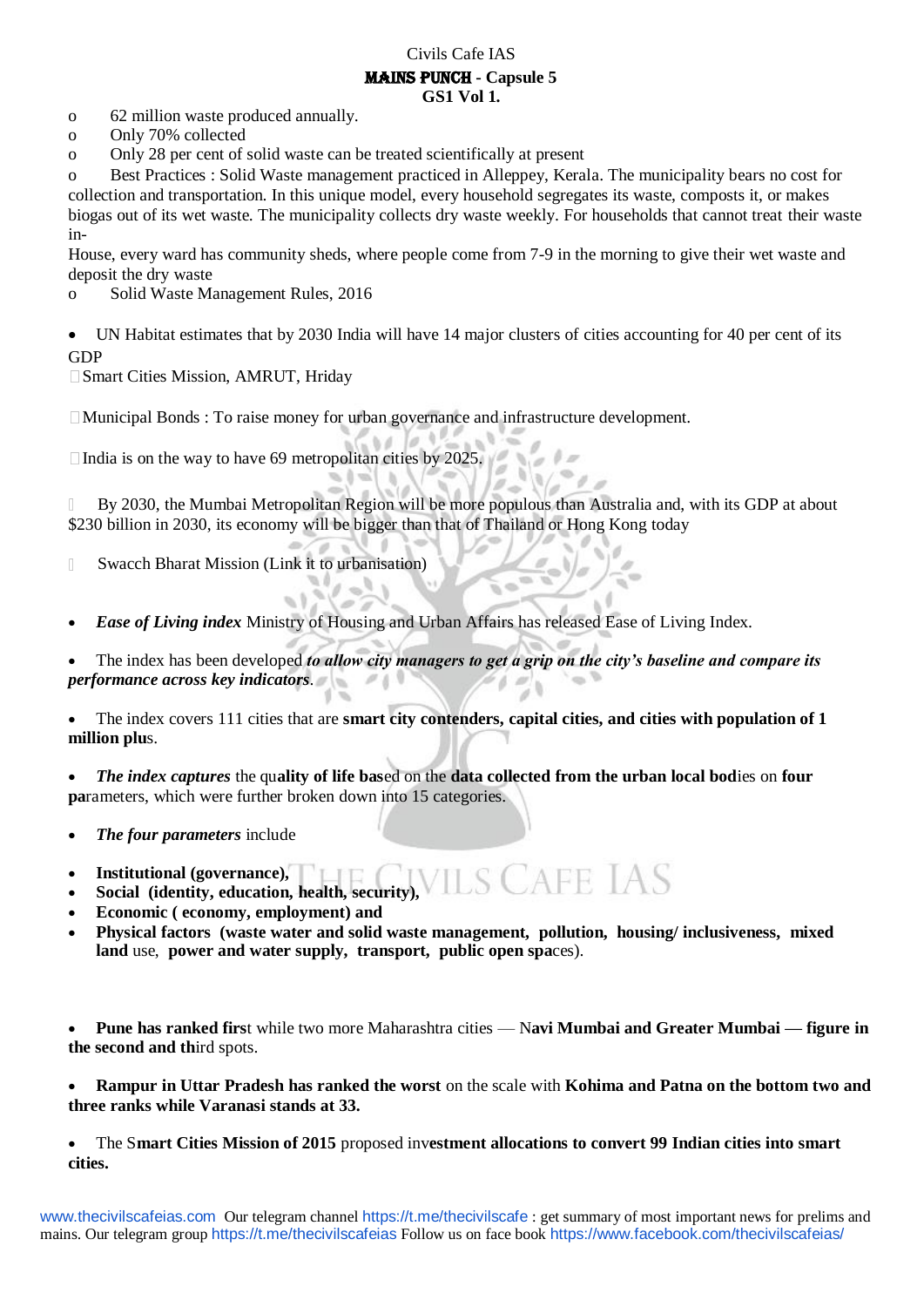A **mere 8% of the intended projects have been** completed so far in the past th**ree yea**rs, according to the recent report released by **Housing and Land Rights Netw**ork.

 The **2011 Census peg**s the **total number of internal migrant**s in the country inc**luding those who have moved within and across Stat**es, at a sta**ggering 139 millio**n.

 It is the respo**nsibility of state to provide migrant worker**s with p**roper documents, secure jobs, housing and provisioning of other public utilities.**

The report documents **forced evictions and shelter demolitions** in **32 out of the 99 proposed smart cities so far.** 

 **The state's r**ole in ensuring **equality, basic dignity, livelihood and providing minimum social security to its people must be upheld before all other priorities.**

- Urban cities are facing **following challenges** on 'smart cities' front:-
- **Poverty and poor infrastructure**
- **Poor urban planning**
- **Increasing population le**d to increasing **demands for basic services.**

 Over **90 'smart cities' have identified 2,864 project**s, Indi**a lags on implemention**, with abou**t 148 projects completed**.

- Sh**ortage of affordable house despite go**vernment initiative.
- **Instances of floods in Mumbai, dengue in Delhi, lakes on fire in Bengaluru presents a worst picture.**
- Sl**ow work on the Delhi-Mumbai Industrial Corridor project** and the **bullet train.**
- **Low level of urban infrastructure investment and capacity building.**

 **India spends about \$17 per capita annual**ly on **urban infrastructure projects, against a global benchmark of \$100 and China's \$116.**

 Various g**overnment schemes like Jawaharlal Nehru National Urban Renewal Mission [AMRUT]not implemented prop**erly.

- **Urban institutions also suffer from a shortage** of **skilled people.**
- $\bullet$
- **Solutions:**
- o **Needs systematic policy to deal with urban** migration.
- o In**ternal migration in India** helps in redu**cing pover**ty or prevents households from slipping into it.
- o **Lowering the cost of migration, along with**
- o **Eliminating discrimination against** migran**ts, while protecting their rights.**
- **Revitalizing cities such as Meerut,**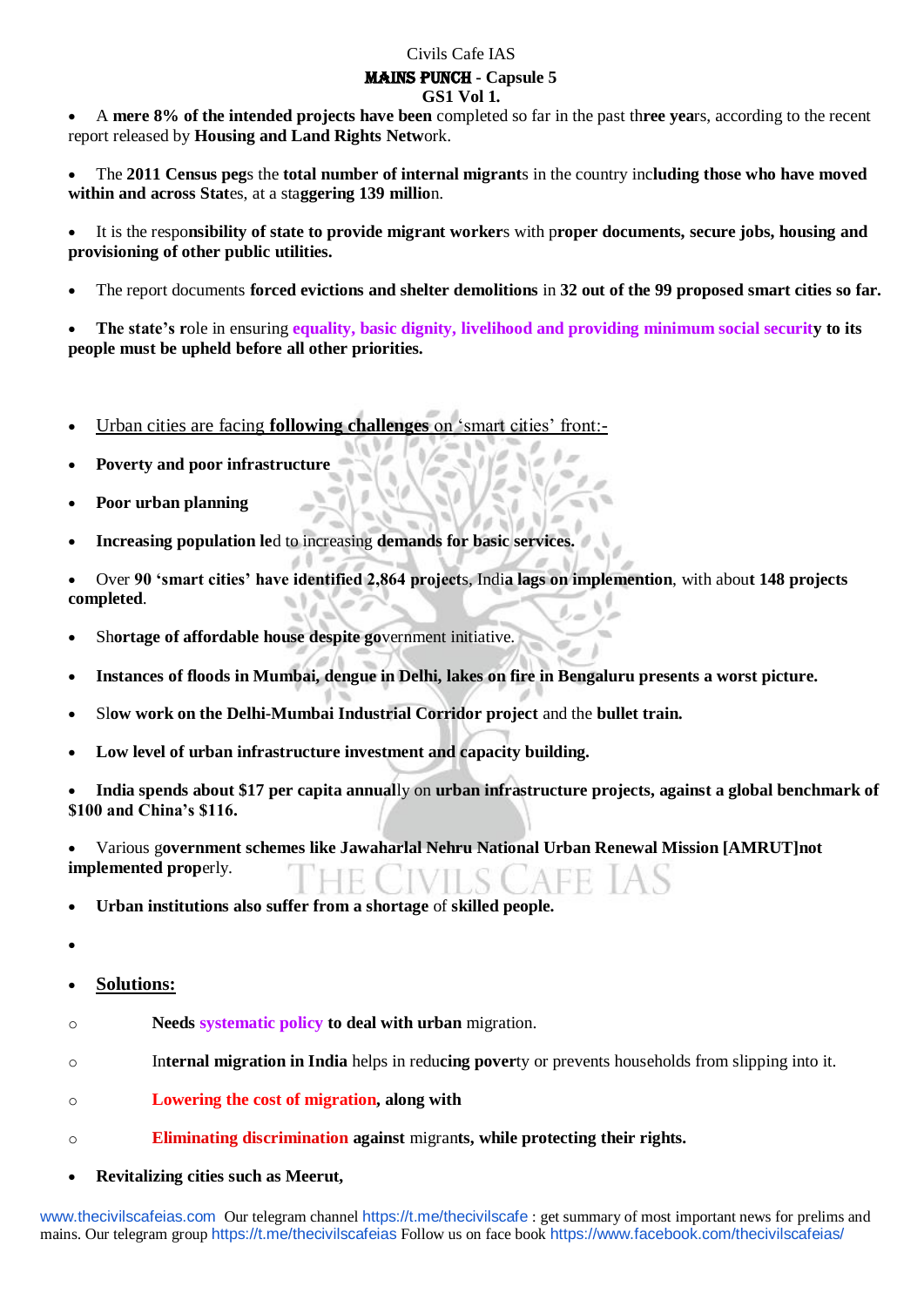#### Civils Cafe IAS Mains Punch **- Capsule 5**

**GS1 Vol 1.**

o **Building transport links and connectivity**.

Urba**n policy makers also need to be cognizant of the historical context for urban develo**pment.

 The **creation of hill stations in northern India and the advent of the plantation** economy, alon**g with industrial township transforma**l tra**ding networks.**

 The cr**eation of cantonment and civil lines areas, along with railway stations** in major cities led to the haphazard growth of urban areas.

 $\overline{a}$ 

 $\overline{a}$ ä

- Need **different model of urbanization.**
- **Need t**o empowe**r cities, with focus**
- o **On land policy reforms,**

o **Granting urban local bodies** the f**reedom to raise financing and**

h.

o **Enforce local land usage norms.**

Governance • Institutional Capacity • Access & Adequacy **Water** • Limited Autonomy • Dependency on rain  $\cdot$  Lack of financial • Distribution Losses independence Power & Energy • Reliance on hydro • Availability **Healthcare** carbons • Affordability Access to 24 x 7 • Little focus on electricity preventive health/ · Distribution losses .<br>wellness Open defecation & • Enrollment & Retention manual scavenging Education · Quality of Education & Lack of waste Skill gap segregation • Infrastructure and funding for research • Low collection efficiency Inadequacy of public **Mobility** transport • Affordability of houses Built rironm • Informal Dwellings Increased reliance on • Urban sprawl private transport ć • Congestion

- *Global Liveability Index: The Economist Intelligence Unit (EIU) has released the Global Liveability Index 2018*. The index r**anks 140** global cities based on their living conditions.
- *For India, only New Delhi and Mumbai could make it to the list with:*

www.thecivilscafeias.com Our telegram channel https://t.me/thecivilscafe : get summary of most important news for prelims and mains. Our telegram group https://t.me/thecivilscafeias Follow us on face book https://www.facebook.com/thecivilscafeias/



 $\bullet$ 

 $\bullet$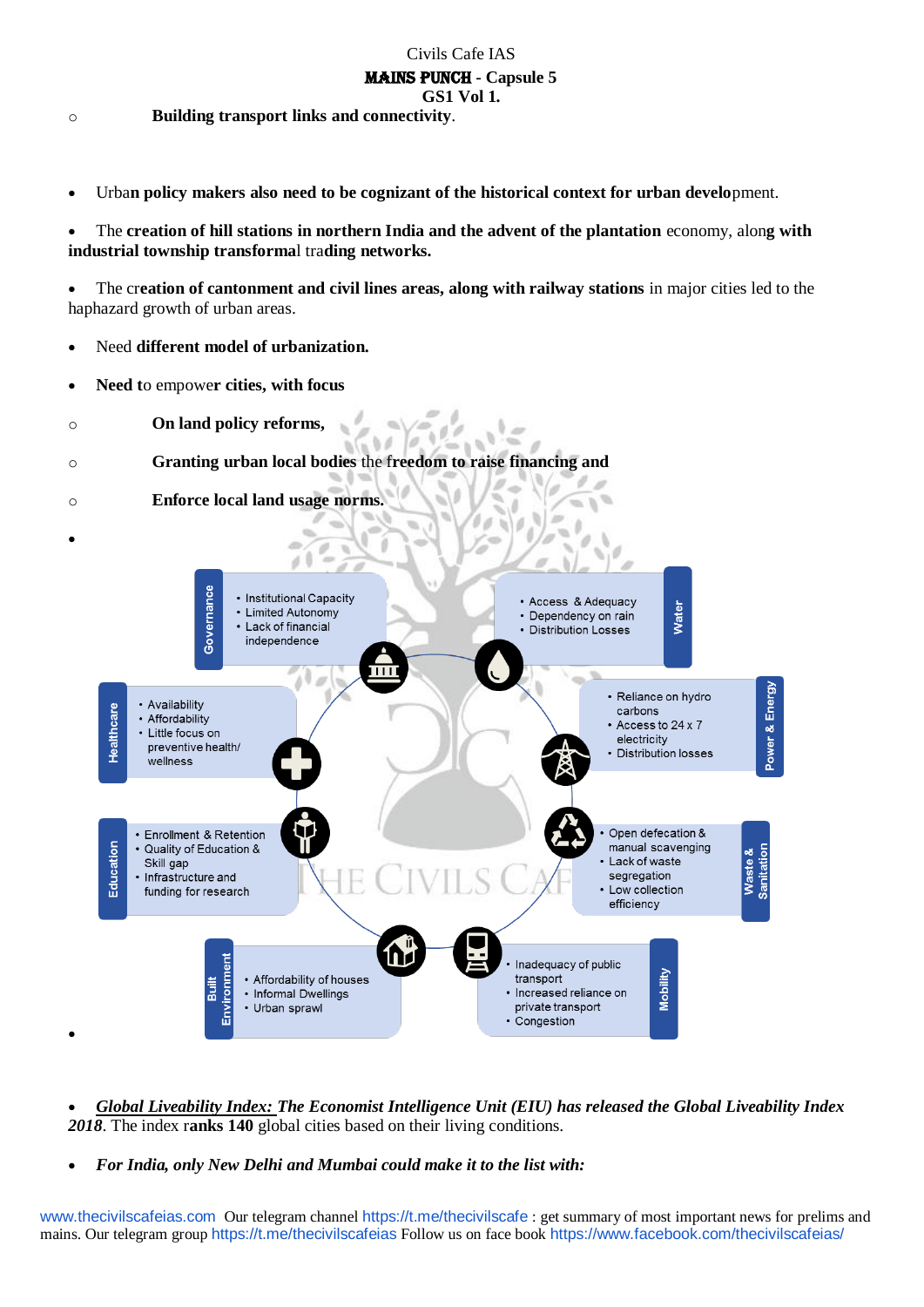N**ew Delhi at 112th po**sition.

Mum**bai at 117th position.**

#### **Problems faced by Urban Transport in India:**

 **Unprecedented Transport Growth:** According to Niti Aayog, the number of registered motor vehicles has increased from 5.4 million in 1981, to 210 million in 2015 . This rapid growth in demand in the absence of widespread public transport system has caused a rapid increase of private car ownership in India.

 **Inadequate Public Transport:** According to government data, there are about 19 lakh buses in the country and only 2.8 lakh of them are run either by state transport undertaking or under stage carriage permits**.**

**#** China has about six buses for 1,000 people while India has only four buses per 10,000 people

 Further, a CSE study points out that the share of public transport is expected to decrease from 75.5% in 2000-01, to 44.7 per cent in 2030-31, while the share of personal transport will be more than 50%

 **Urban Pollution:** According to a WHO study 14 out of the top 15 most polluted cities in the world belong to India. Vehicular pollution has been one of the major contributors to rising urban air pollution in Indian cities along with other factors such as construction activity, road dust and industrial activity.

 **Urban Congestion:** Major Indian cities like Delhi, Mumbai, Kolkata and Bengaluru are ranked among world's most congested cities. For example: Average speed for vehicles in Bengaluru is reported as 17 km/h. These high levels of congestion have huge economic implications in the form of reduced productivity, fuel waste, and accidents. Further, there is an **acute shortage of parking spaces** both on and off the streets in the urban centres.

 **Road safety- Traffic injuries and fatality:** According to the Report **'Road Accidents in India-2016'**, road accidents in India have decreased by around 4.1% in 2016 from 2015. However, fatalities resulting from these accidents have risen by about 3.2%. The major reasons for traffic crashes include poor quality of roads, poor traffic management, unsafe and overcrowded vehicles and unsafe driving behaviour.

 **Equity Issues:** Unplanned urbanization in India has led to gentrification (as per upper and middle socio-economic class) of city centres and lower income groups are forced to live in peripheral suburbs which have increased their cost and time they allocate to commute. Most of the lower income groups and urban poor fail to afford private transport and even public transport are high for them. For example, a CSE study ranks Delhi Metro as the second most unaffordable metro (after Hanoi in Vietnam) with lower income group people spending nearly 22% of their monthly transport on Delhi Metro fares.

 **Mobility for women:** Safety or the lack thereof, is the single biggest factor constraining women's mobility. According to Action Aid UK, 79% of women in major Indian cities reported being harassed on streets. Overcrowding in public transport adds to insecurity and safety issues with a large number of women complaining about harassment in public transport across major Indian cities like Delhi and Mumbai.

**Government Initiatives to address Urban Transport issues:**

 **Jawaharlal Nehru National Urban Renewal Mission JNNURM, 2005**:JNNURM was launched in 2005 and closed in 2014 (now succeeded by Atal AMRUT Mission). It attempted to improve the public transport system in larger cities through funding of public transport buses, development of comprehensive city mobility plans and supporting city transport infrastructure projects.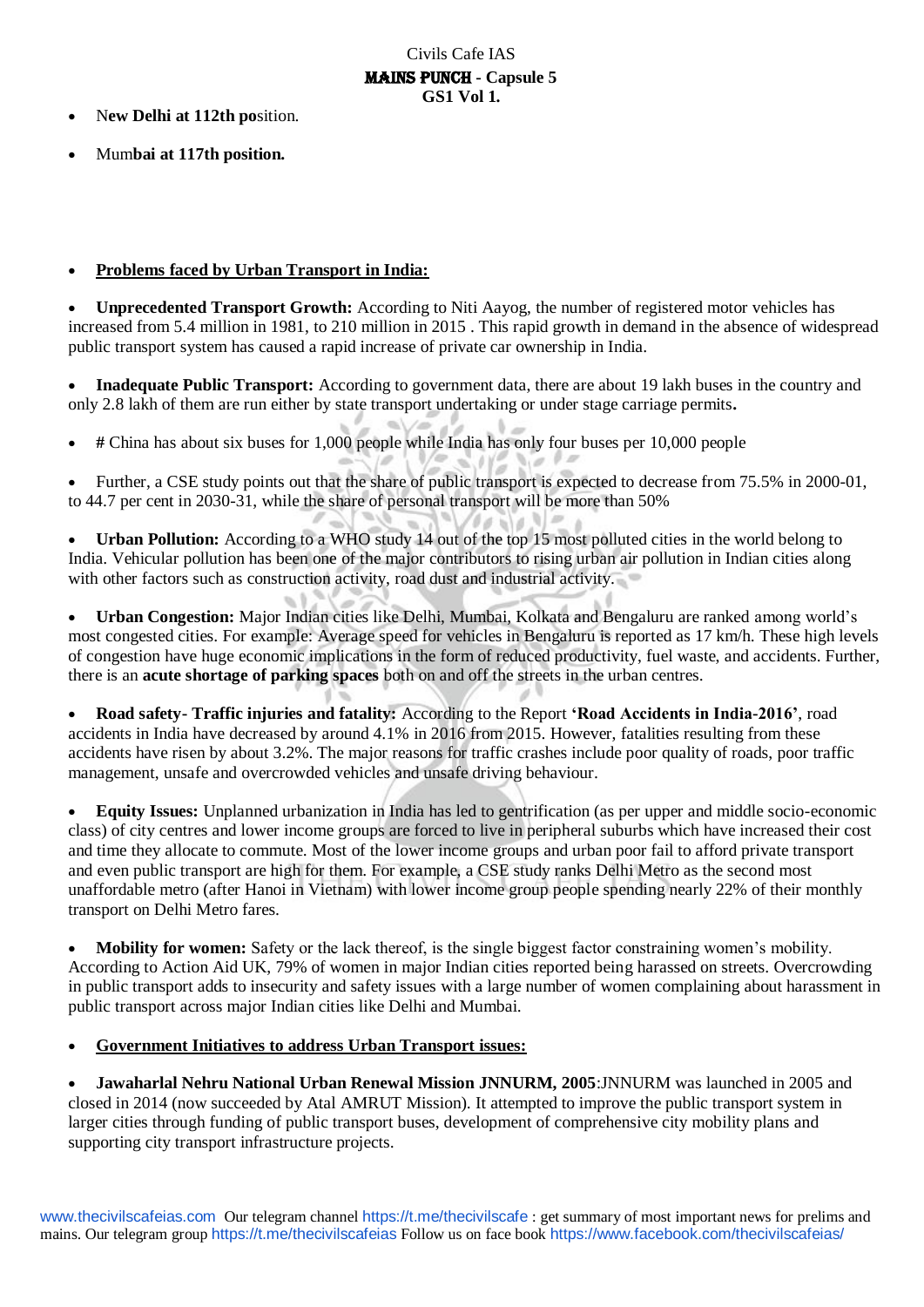**National Urban Transport Policy, 2006**: The policy envisages safe, affordable, quick, comfortable, reliable and sustainable urban transport through establishment of quality focused multi-modal public transport systems.

 **Green Urban Transport Scheme, 2016:**. The scheme aims to improve non-motorised transport infrastructure such as dedicated lanes for cycling, pedestrians, increasing access to public transport, use of clean technologies and adoption of intelligent transport systems (ITS).

 **Mass Rapid Transit/ Transport Systems (MRTS**): The metro rail has come up as a favoured alternative of mass transport in Indian cities. In 2017, the government introduced new Metro Policy which aims to improve collaborations, standardising norms, financing and creating a procurement mechanism so that the projects can be implemented effectively.

 **Bus Rapid Transport System (BRTS):** BRTS segregates the movement of buses from all other transport modes, and introduces other changes in the road infrastructure that are associated with safety. BRTS is an important component of AMRUT (Atal Mission for Rejuvenation and Urban Transformation)

 **National Transit Oriented Development Policy, 2017:** The policy framework aims to promote living close to mass urban transit corridors like the Metros, monorail and bus rapid transit (BRT) corridors.

 **Sustainable Urban Transport Project (SUTP):** The project in partnership with Ministry of Urban Development and UNDP aims to promote environmentally sustainable urban transport in India.

 **Personal Rapid Transit System (PRT):** It is a transport mode combining small automated vehicles, known as **pods**, operating on a network of specially built guideways. In 2017, the National Highway Authority of India (NHAI) had called the expression of interest (EOI) for launching India's first driverless pod taxi systems on a 70 km stretch from Dhaula Kuan in Delhi to Manesar in Haryana

• National Public Bicycle Scheme (NPBS): In 2011, NPBS was launched to build capacity for the implementation and operation of cycle sharing systems across the country. The first public bicycle sharing (PBS) initiative — Trin Trin was launched in Mysuru.  $-7$ 

 **Promotion of Electric Vehicles:** Indian Government plans to have an all-electric fleet of vehicles by 2030. For promotion of electric vehicles **FAME (Faster Adoption and Manufacturing of (hybrid &) Electric vehicles.** Under FAME, the Centre subsidizes the cost of electric buses and has sanctioned 390 buses in 11 cities (as of April 2018).

**Institutional Challenges:**

 **Gaps in Laws and regulations:** There is no central, state or local level that comprehensively covers urban transport requirements and issues in Indian cities. Further, the weak enforcement and lacunae in existing laws such as the Motor Vehicles Act, 1988 fail to manage fast motorization in Indian cities

**Poor Institutional Framework:** Functions of Urban transport system are performed by multiple agencies under the central, state and city governments which lack coordination and makes accountability difficult.

 **Land as a Barrier to development of Transport Infrastructure**: High cost of land acquisition and timeconsuming processes has been a major hindrance to integrated urban transport infrastructure. For example, land acquisition issues have delayed the East-West metro Corridor Project in Kolkata over years.

 **Human Resource Challenges:**Lack of urban transport skills amongst city and state officials is a major challenge in effectively implementing transport projects.

 **Absence of Reliable Transport Data:** The lack of standardised, systematized data and scientific analysis of urban transport statistics is a major barrier in assessing impact of various ongoing government initiatives and formulate a robust urban transport plan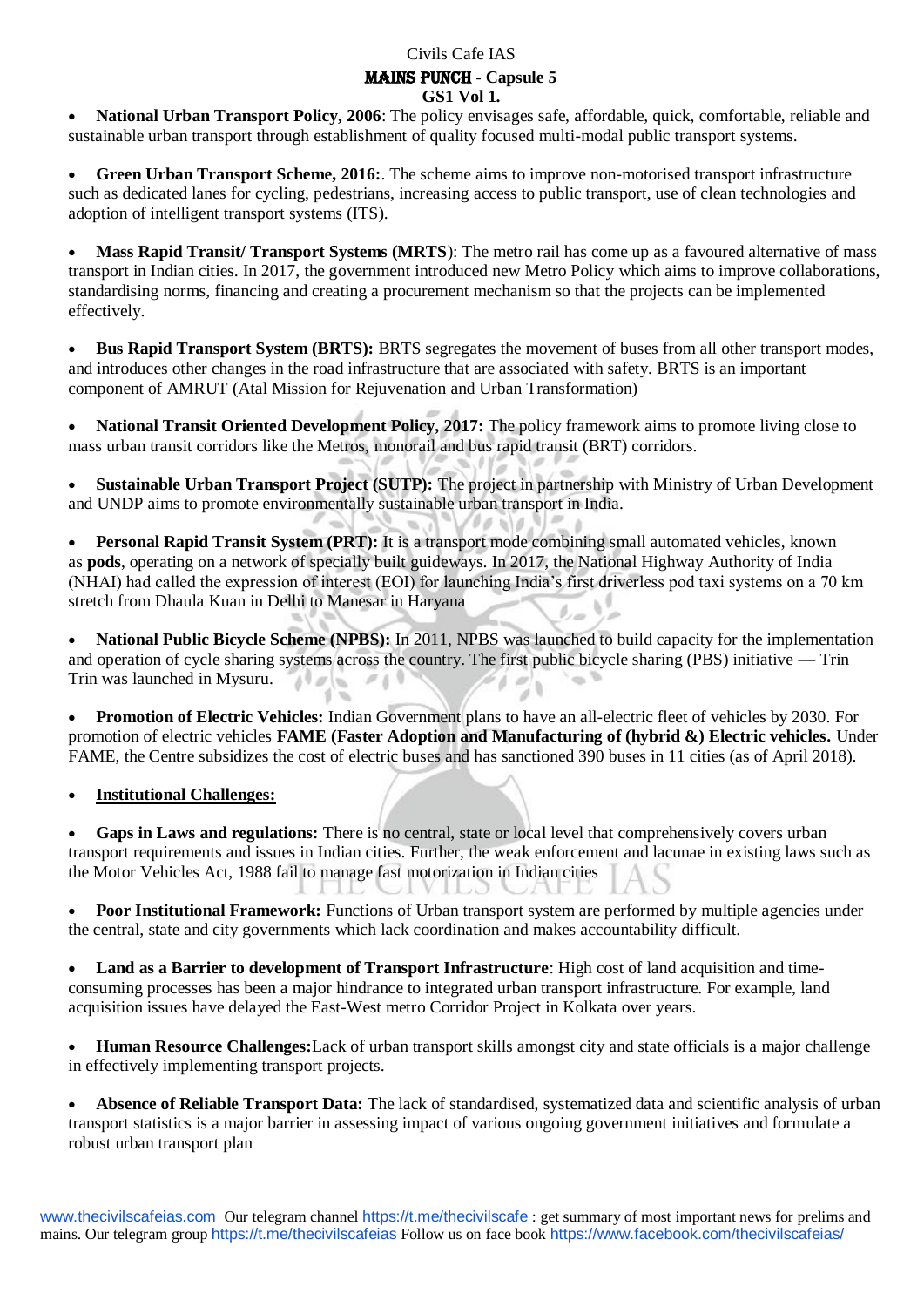**Lack and Delay in release of funds**: The urban infrastructure projects have a long gestation period which requires locking of huge amount of funds for a longer period of time. This creates problems in accessing the required funds, thereby impacting timely completion and maintenance of projects

#### **NITI Aayog Recommendations:**

 It calls for a **3C Framework (Clean, Convenient and Congestion free)** for transforming mobility in India. To achieve this, it lays down the following action-agenda:

#### **Connect Bharat:**

 Niti Aayog calls for a **Safe, Adequate and Holistic Infrastructure (SAHI)** for the Indian population including women, elderly and the disabled. Major recommendations for achieving this:

Increased emphasis on safety and accessibility

 Leveraging multiple modes of transport – road, rail, coastal and inland waterways, small regional airports, ropeways etc.  $\theta/\theta$ 

- Higher usage of data for holistic mobility needs
- **Optimize Travel footprint:**

 It calls for increased emphasis to reduce congestion caused by passenger and goods flow in urban areas. Major recommendations include:

 Integrated land use- Planning residential and commercial complexes in an integrated manner so that travel time is reduced

Focused policy based measures for optimizing travel

Data-based measures such as intelligent transport systems

**Promote Seamless Public Transport:**

 It calls for an efficient and convenient public transport to address the issue of air pollution and congestion in Indian cities. Major recommendations include:

- Data-driven planning and urban transport, with a clear hierarchy amongst different modes- from nonmotorized(pedestrians, cycles) to public and lastly private transport.
- Focus on multi-modal systems
- Make public transport affordable, comfortable and accessible for urban India, to ensure better adoption

#### **Adopting Green Modes and Technologies:**

 It calls for rapid adoption of electric vehicles and non-motorized transport (NMT). Major recommendations include:

 To improve adoption of non-motorized transport, the routes and paths should be planned so that they integrate seamlessly with public transport.

To ensure safety for NMT users by outlining norms & dedicated traffic signals should be a key priority.

 There should be a clear push towards clean technologies. This has to be enabled through ecosystem development which includes domestic manufacturing, deployment of charging infrastructure etc.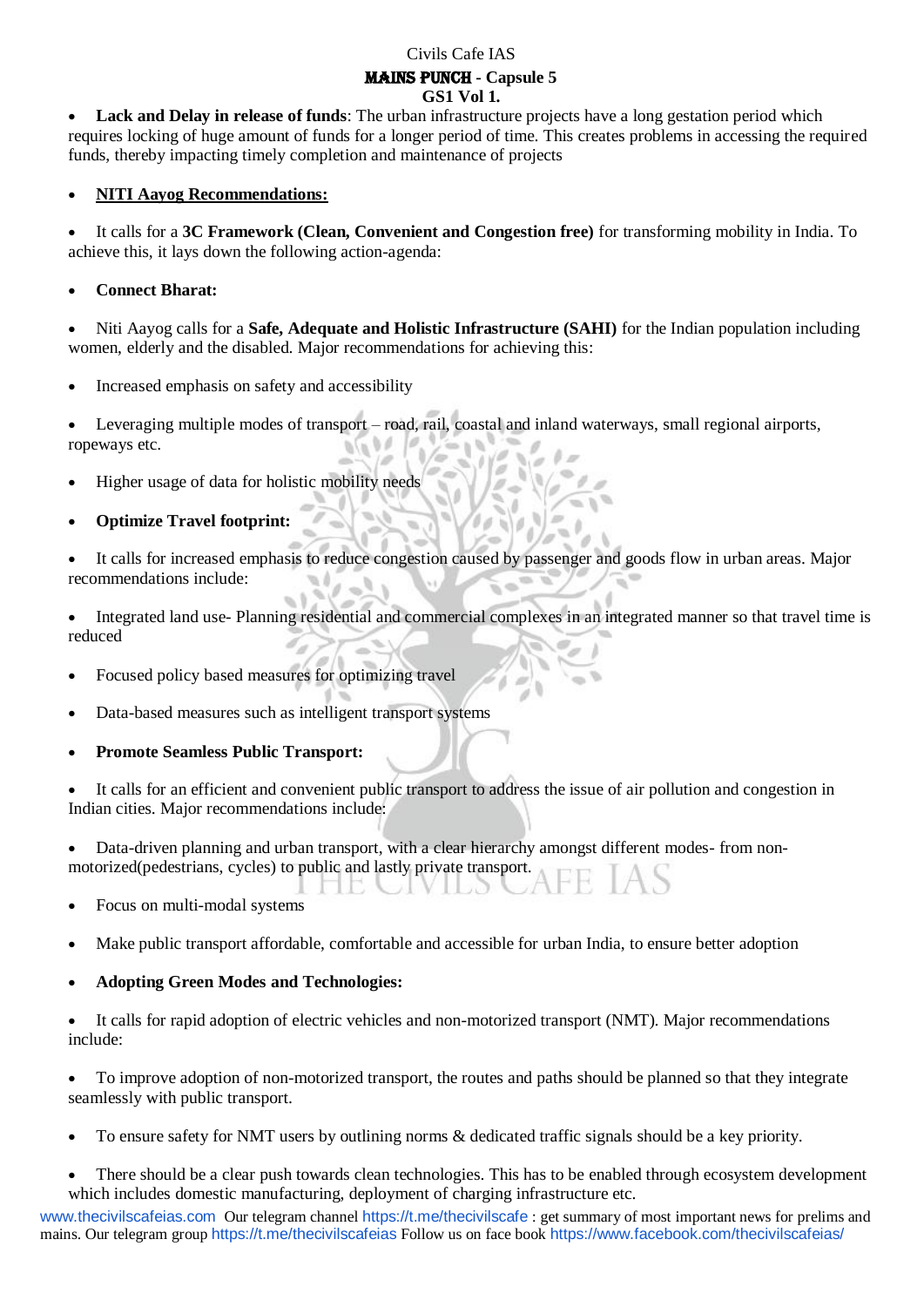

 For effective execution of these actions-agenda, the Niti Aayog recommends to optimise the following **strategic enablers:**  $\sqrt{1-\epsilon}$  $\sqrt{ }$ 

**AD** 

- **Skill development** which will ensure high employability and address the issue of human resource demand
- **Intelligent Transport systems** based on ongoing technological developments

07

- Well-defined **Governance** mechanism involving different stakeholders.
- A strong **public awareness** and communication campaign
- **International Best Practices:**
- **Singapore:**

 $\bullet$ 

 According to mckinsey report titled "**Elements of success: Urban transportation systems of 24 global cities"** (2018), Singapore's public transport system is the best and most affordable system in the world.

Nearly 80% of trips in Singapore are performed on Public Transport comprising of bus, MRT, LRT, Taxis.

 Singapore has one of the highest supplies of public transport per capita in the world. A well planned and extensive public transport system coupled with travel demand restraint measures, like area licensing system, vehicle quota system, congestion pricing etc. Has resulted in decreasing registration of private cars and high usage of public transport. Singapore has also introduced "Incentives for Singapore's Commuters" – a scheme which incentivises commuters to shift their travel time to an earlier or later time belt to avoid the peak travel period on trains and thus avoid overcrowding.

**Mexico City- Right to Mobility:**

• In 2014, Mexico City passed a new law which explicitly guarantees the right to mobility and aims at expanding urban mobility through sustainable transportation. The law also created a new mobility hierarchy, placing pedestrians and cyclists above motorists and prioritizing active transport.

#### **Best Practice in India:**

- **Ahmedabad BRTS Corridor:**
- Features that stand out: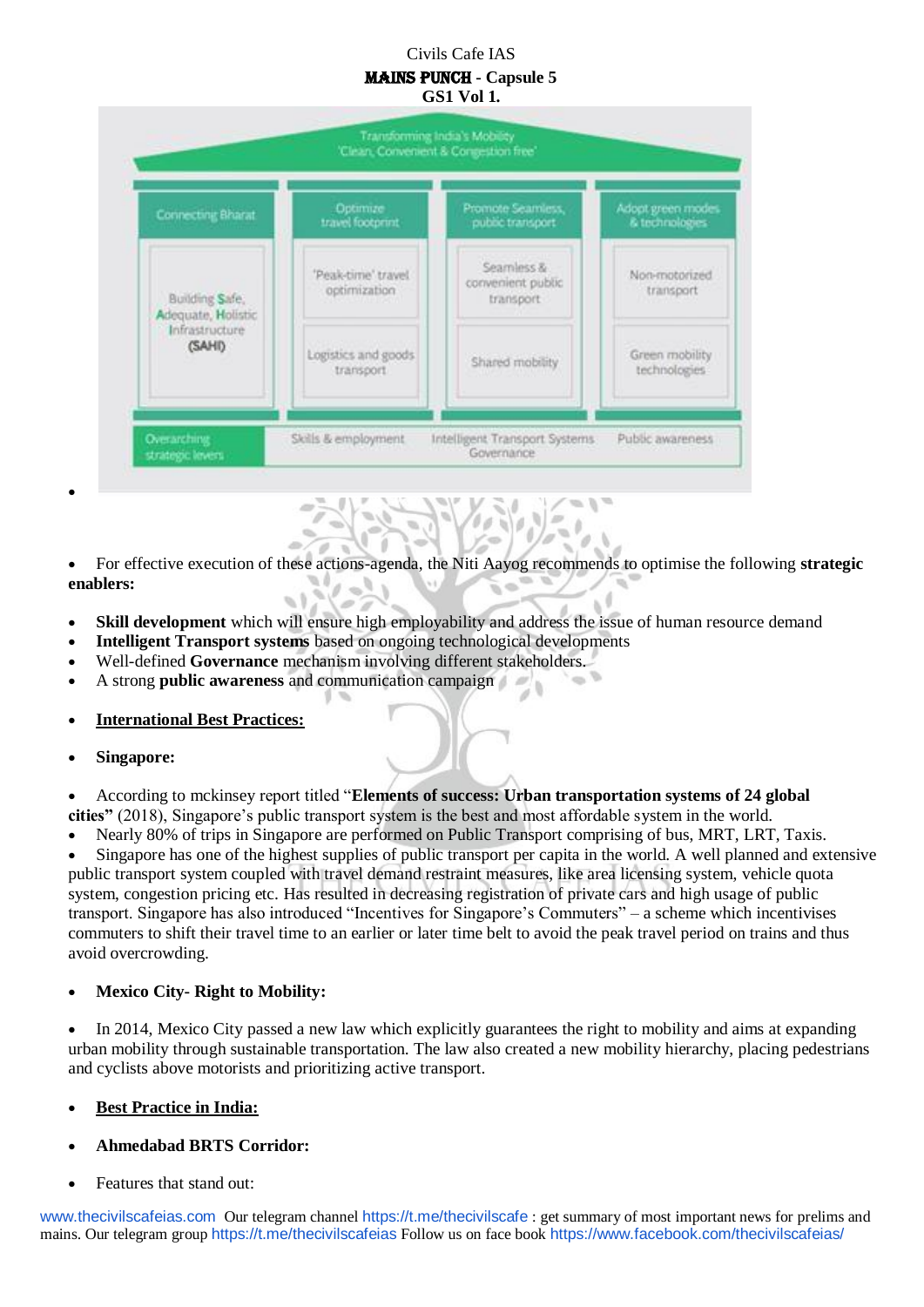#### Civils Cafe IAS

### Mains Punch **- Capsule 5**

**GS1 Vol 1.**

• For the first three months, the Ahmedabad Municipal Corporation (AMC) ran BRTS free and then made design changes based on commuter feedback

It provides affordable Smart cards for commuters

 Integrated Transportation Management System (IMTS) which includes Advanced Vehicle Tracking System (AVLS), Fleet Management System (FMS), Automatic Fare Collection System (AFCS), Passenger Information System (PIS), Passenger announcement (PA), and Vehicle Scheduling and Dispatching (VSD)

CNG Buses

 Safe and secure BRT bus stops with a standard attractive form for presenting passengers information such as signages, route details and graphics

#### **Way Forward:**

 To address the **institutional challenges** there is a need for better cooperation among different transport agencies, departments, and ministries as well as better coordination of transport and land-use policies. Further, there should be adequate funding to address various issues plaguing public transport infrastructure

 To address the issues of **urban congestion and urban air pollution**, it is important to augment mass and share transit capacity and discourage use of private cars by enforcing restraint measures through parking policy, low emissions zones approach, tax measures and congestion pricing.

Further, policies toward enhancing public transport should promote inclusive access to mobility.

 **Well engineered, safe infrastructure** for travel should be ensured. Further, there is an urgent need to address the issue of low woman mobility by ensuring **women safety** through gender-sensitive transport policies, dedicated seats/ coaches and emergency helplines.

 There should be focus on **enhancing non-motorised transport**. Focus should be to encourage use of nonmotorised transport for short distances. Further, Pedestrian zones, bike lanes should be made to ensure safety to commuters. For example, well designated Bike-lanes and bike-sharing solutions have promoted use of bicycles as a mean of transport in cities like Amsterdam and Paris.

 Commuters should be provided with **multiple modes of connectivity**. To ease out travelling, a single smart card can be provided. For example, London's Oyster "smart" card enables a commuter to change from one mode to another with minimal loss of time or effort.

Roads<br>Electricity<br>Vity J Education<br>Compley ment opportunities<br>J Collution Redriesed<br>Pollution open & green spulle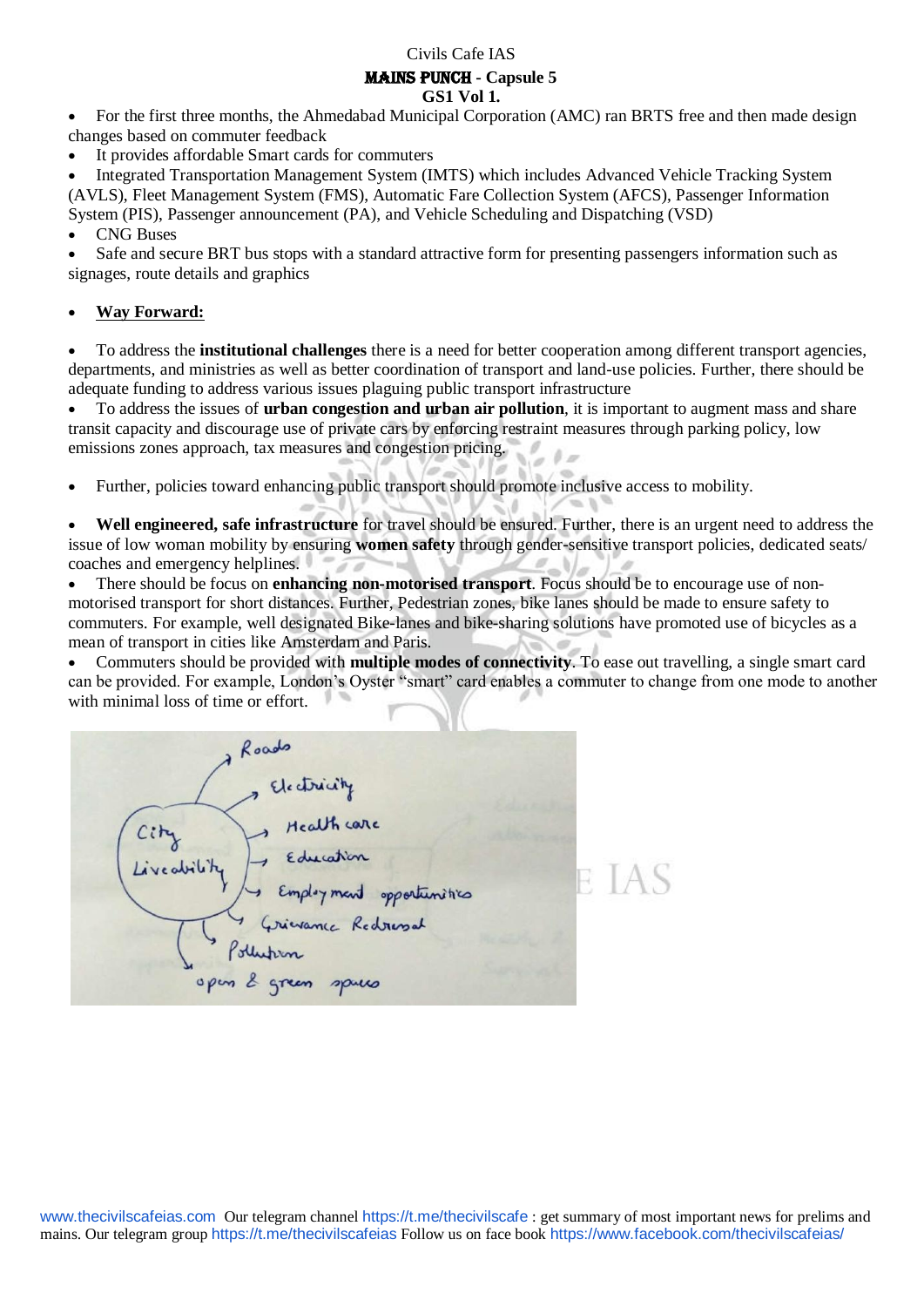### Civils Cafe IAS Mains Punch **- Capsule 5**





#### **Poverty**

- Tendulkar Committee, Lakadwala Formula
- $\Box$  WB has revised the global poverty line from \$1.25 a day to \$1.90 a day
- $\Box$  India is still home to largest number of poor
- $\Box$  Proportion of people living in extreme poverty has fallen to single digit (9.6 in 2015 down from 12.8 in 2012)
- □ Socio Economic and Caste Census

Direct link between Growth and reforms:

- After 1992-93, economy has grown by an average rate of 6.8%
- $\Box$  From 1952-1980, average growth rate --> 3.5%

Link between growth and poverty:

- Per capita income GR from 1992 2004 was 4.3% --> annual decline in poverty was 0.74%
- $\Box$  GR for 2004 2011 was 6.7% --> annual decline in poverty was 2.18%
- $\Box$ 22% are Below Poverty Line = 290 million people
- Rs 33.3 BPL criteria in Urban areas  $\Box$
- $\Box$ Rs 27 BPL criteria in Rural areas
- $\Box$ 138 million moved above poverty line from 2005 to 2013 (Poverty reduced from 37% to 22%)
- $\Box$ More than 3 Lakh farm suicides in past decade

#### **Food Availability per Capita (gm/day):**

| <b>Food Grain</b>    | 1951 | 201<br>5 |
|----------------------|------|----------|
| <b>Cereal</b>        | 334  | 424      |
| <b>Coarse Cereal</b> | 116  | 90       |
| <b>Pulses</b>        | 61   | 39       |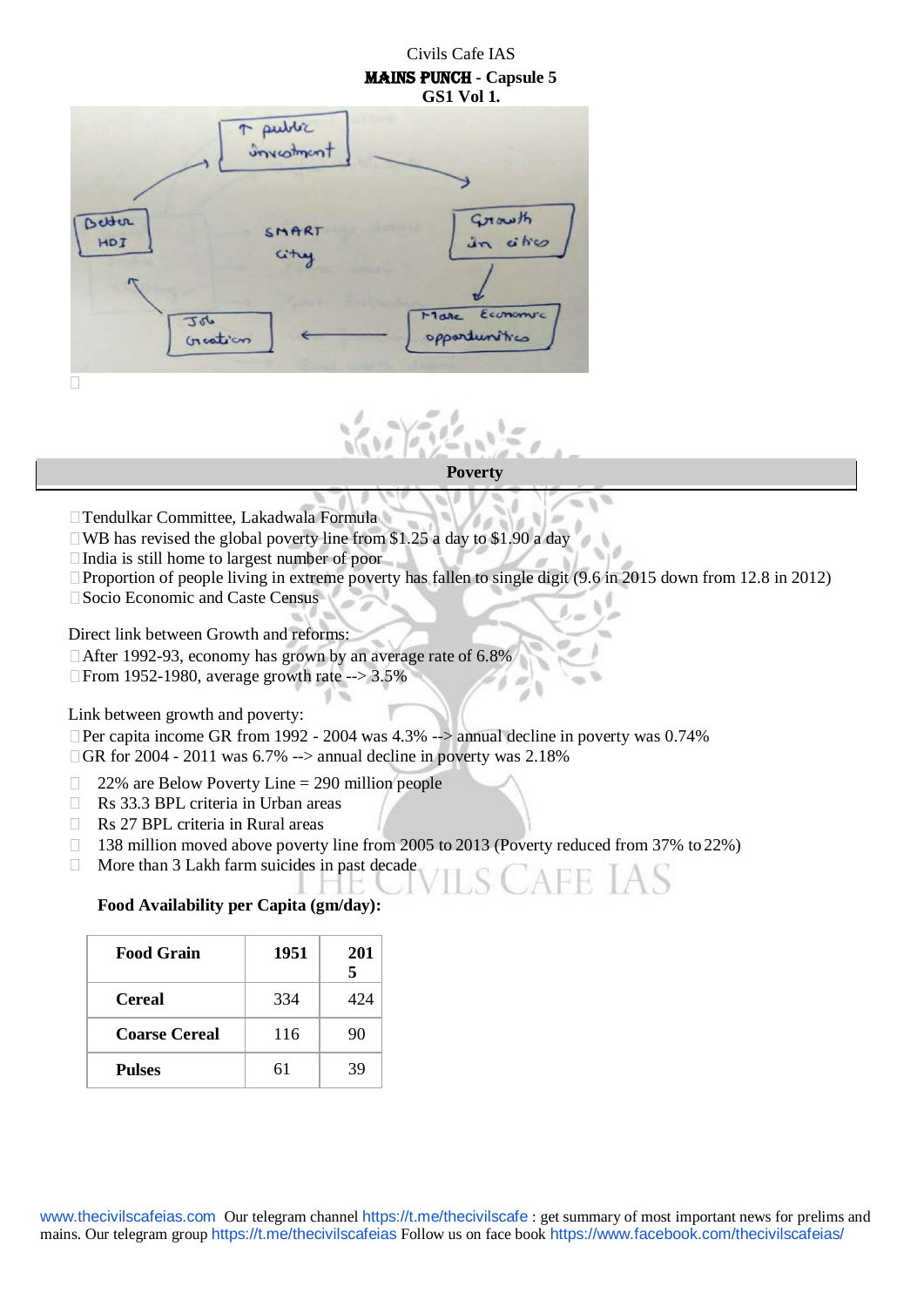# Civils Cafe IAS Mains Punch **- Capsule 5 GS1 Vol 1.** under nousis had Bpulation child whoting Hunger Index Child stunting IMR



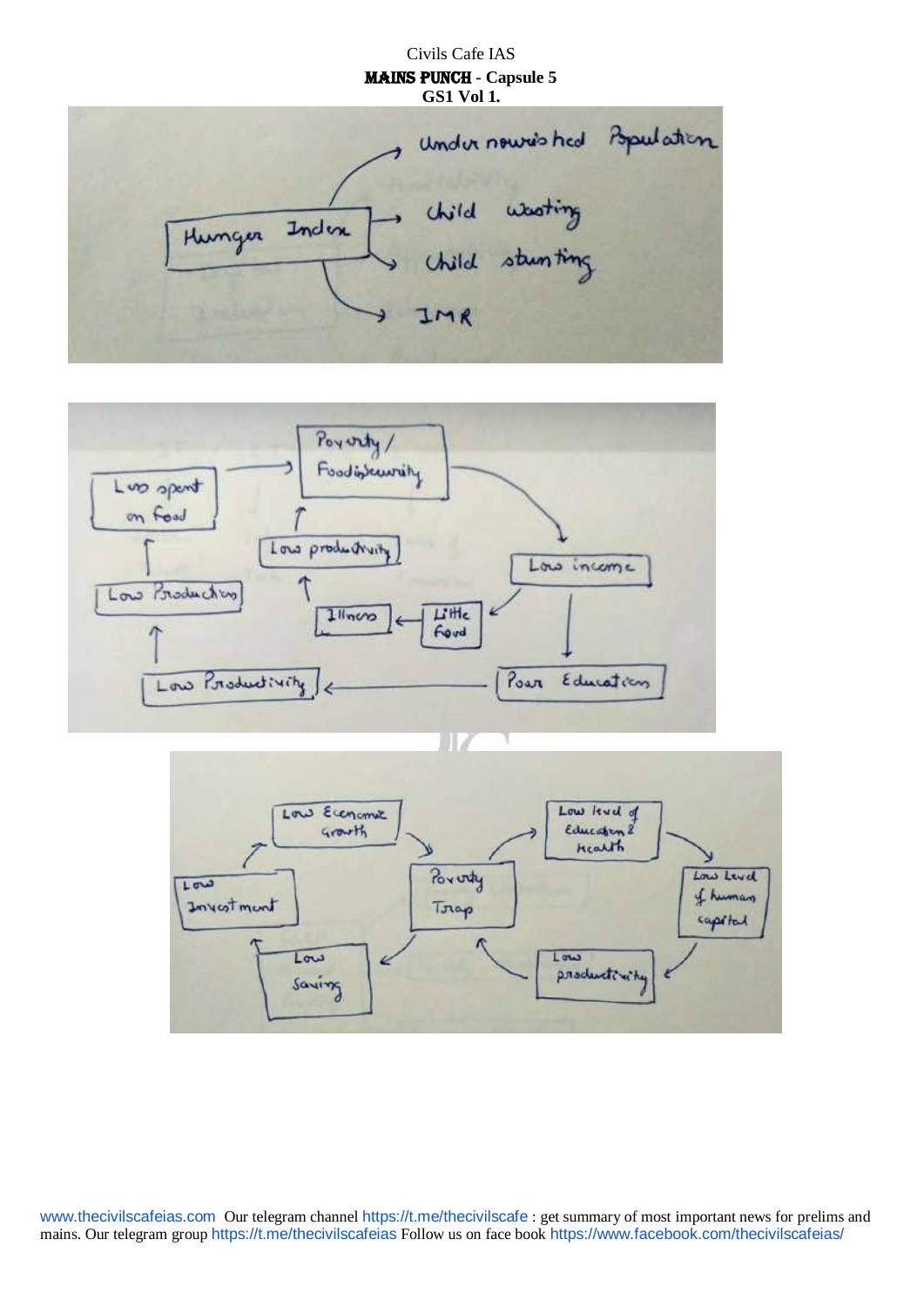

 $\Box$ 

#### **Drug Addiction and Alcoholism**

Alcohol is a subject in the State list under the seventh schedule of the IndianConstitution.

 Article 47 of the Directive Principle in the Constitution of India states that "The state shall undertake rules to bring about prohibition of the consumption except for medicinal purposes of intoxicating drinks and of drugs which are injurious to health."